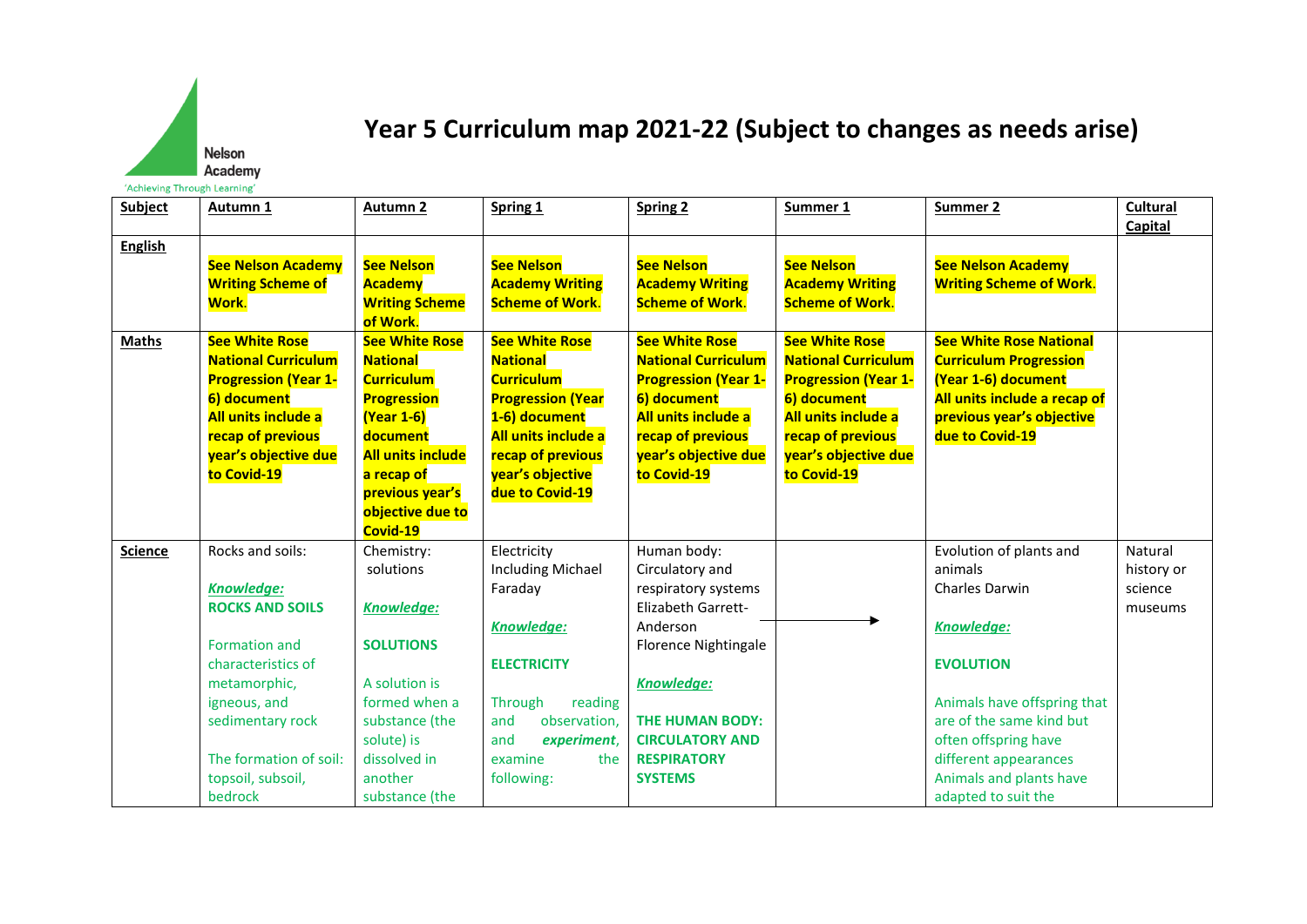

| solvent), such as | Electricity as the        | <b>THE CIRCULATORY</b> | environment within which    |  |
|-------------------|---------------------------|------------------------|-----------------------------|--|
| when sugar or     | charge of electrons       | <b>SYSTEM</b>          | they live                   |  |
| salt is dissolved | <b>Static electricity</b> |                        | Adaptation may lead to      |  |
| in water; the     | <b>Electric current</b>   | Heart: four            | evolution: Darwin's finches |  |
| dissolved         | Electric circuits, and    | chambers               |                             |  |
| substance is      | experiments with          | (atrium/atria or       |                             |  |
| present in the    | simple circuits           | atriums [plural] and   |                             |  |
| solution even     | (battery, wire, light     | ventricle/ventricles), |                             |  |
| though you        | bulb, filament,           | aorta                  |                             |  |
| cannot see it.    | switch, fuse)             | <b>Blood</b>           |                             |  |
| Concentration     | Closed circuit, open      | Red blood cells,       |                             |  |
| and saturation    | circuit, short circuit    | white blood cells,     |                             |  |
| (as               | <b>Conductors and</b>     | platelets,             |                             |  |
| demonstrated      | insulators                | haemoglobin,           |                             |  |
| through simple    | Electromagnets:           | plasma, antibodies     |                             |  |
| experiments with  | how they work and         | <b>Blood vessels:</b>  |                             |  |
| crystallisation)  | common uses               | arteries, veins,       |                             |  |
|                   | Using electricity         | capillaries            |                             |  |
|                   | safely                    | Blood pressure,        |                             |  |
|                   |                           | pulse                  |                             |  |
|                   |                           |                        |                             |  |
|                   |                           | <b>THE RESPIRATORY</b> |                             |  |
|                   |                           | <b>SYSTEM</b>          |                             |  |
|                   |                           |                        |                             |  |
|                   |                           | Process of taking in   |                             |  |
|                   |                           | oxygen and getting     |                             |  |
|                   |                           | rid of carbon dioxide  |                             |  |
|                   |                           | Nose, throat, voice    |                             |  |
|                   |                           | box, trachea           |                             |  |
|                   |                           | (windpipe)             |                             |  |
|                   |                           | Lungs, bronchi,        |                             |  |
|                   |                           | bronchial tubes,       |                             |  |
|                   |                           |                        |                             |  |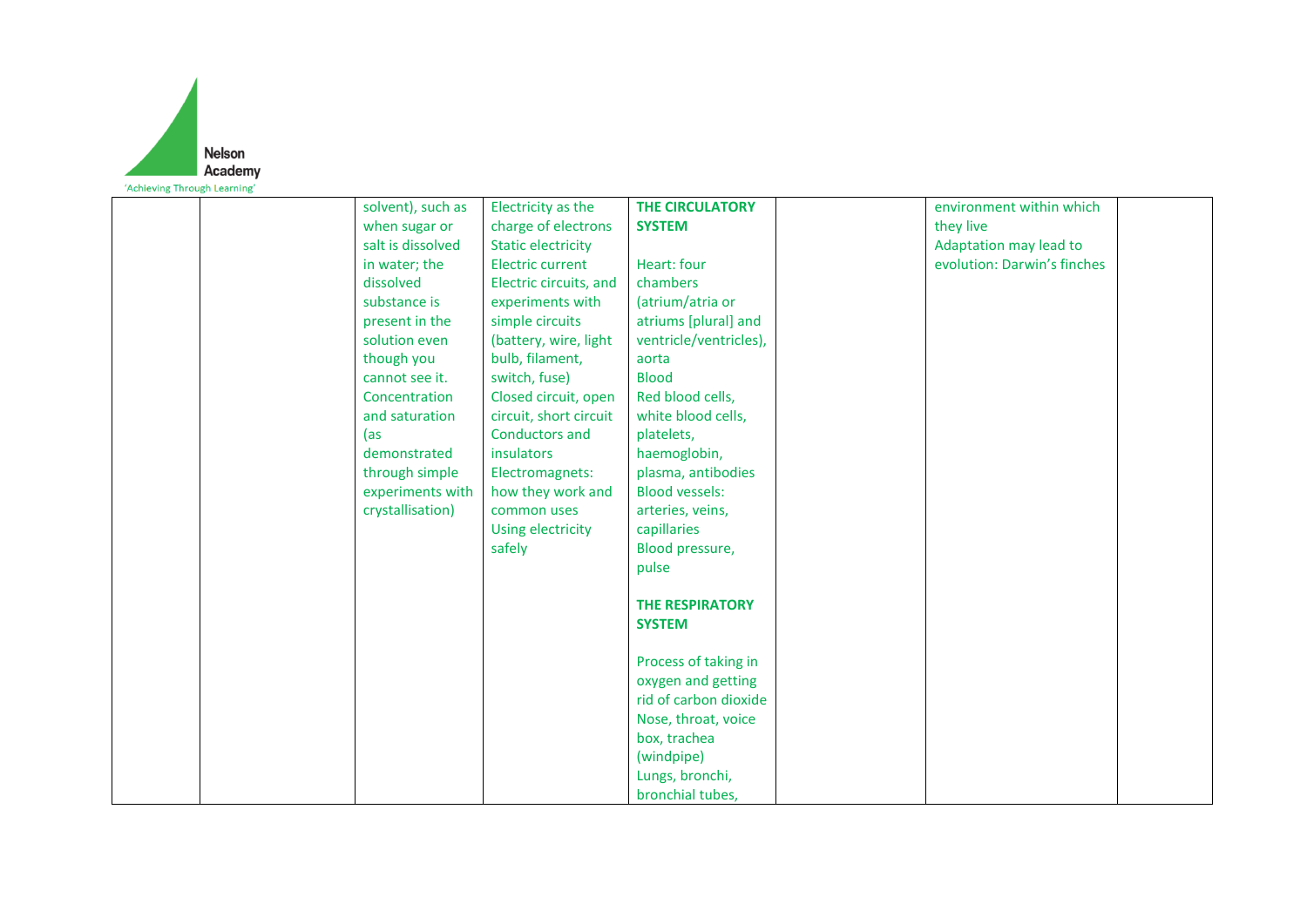

|           |                         |                         |                            | diaphragm, ribs,<br>alveoli (air sacs)<br>Smoking: damage to<br>lung tissue, lung<br>cancer |                         |                        |             |
|-----------|-------------------------|-------------------------|----------------------------|---------------------------------------------------------------------------------------------|-------------------------|------------------------|-------------|
| Geography | <b>Spatial Sense</b>    | Australia               | New Zealand and            | East of England                                                                             | Yorkshire and           | Midlands               | Traditional |
|           | Mountains of the        | (outback, cities,       | South Pacific              | (Hertfordshire,                                                                             | Humberside              |                        | seaside     |
|           | world e.g. Himalayas    | animals)                | <b>Explorer James</b>      | counties etc) - link                                                                        |                         | <b>Knowledge:</b>      | town in the |
|           | + rocks                 |                         | Cook (historical link)     | to soils and farming                                                                        | <b>Knowledge:</b>       |                        | East of     |
|           |                         | <b>Knowledge:</b>       |                            |                                                                                             |                         | Birmingham, Spaghetti  | England $-$ |
|           | Knowledge:              |                         | Knowledge:                 | <b>Knowledge:</b>                                                                           | Peak District, N        | Junction, Grand Union  | local       |
|           |                         | cities:<br>Large        |                            |                                                                                             | <b>Yorkshire Moors,</b> | Canal, mining industry | geography   |
|           | <b>SPATIAL SENSE</b>    | Canberra,               | Large cities:              | Flat or rolling land,                                                                       | <b>Yorkshire Dales,</b> | (much declined), Peak  | exploration |
|           |                         | Sydney, Adelaide,       | Auckland,                  | climate, vegetable                                                                          | River Humber, port      | District,              |             |
|           | Scale: measure          | Melbourne,              | Christchurch               | farming, Norfolk                                                                            | of Hull, coal, iron     | Sherwood Forest, The   |             |
|           | distances using map     | Brisbane, Cairns,       | <b>Important features:</b> | Broads, Cambridge,                                                                          | and steel works, City   | Trent, Rolls-Royce     |             |
|           | scales.                 | Darwin,<br>Perth,       | Geysers in Rotorua         | port of Felixstowe,                                                                         | of York                 | (engines)              |             |
|           |                         | <b>Alice Springs</b>    | on the North Island        | <b>Sutton Hoo</b>                                                                           |                         | Nottingham, Derby,     |             |
|           | <b>MOUNTAINS OF THE</b> | Important               | Māori people and           |                                                                                             |                         | Bourneville; home of   |             |
|           | <b>WORLD</b>            | features:<br>Ayers      | culture: elaborate         | <b>Fenland Drainage</b>                                                                     |                         | Cadbury's chocolate,   |             |
|           |                         | outback,<br>Rock,       | mythology,                 |                                                                                             |                         | Malvern Hills, farming |             |
|           | Children will learn     | <b>Barrier</b><br>Great | traditional dancing        | <b>Knowledge:</b>                                                                           |                         |                        |             |
|           | the names of some of    | (world's<br>Reef        | (see rugby and the         |                                                                                             |                         |                        |             |
|           | the world's mountain    | largest<br>coral        | haka below),               | <b>WEATHERING AND</b>                                                                       |                         |                        |             |
|           | ranges. They will also  | reef),<br>tropical      | History                    | <b>EROSION</b>                                                                              |                         |                        |             |
|           | become familiar with    | rainforest,             | <b>British explorer</b>    | Physical and                                                                                |                         |                        |             |
|           | the terms peak          | beaches                 | James Cook was the         | chemical                                                                                    |                         |                        |             |
|           | meaning the highest     | Aboriginal              | first to                   | weathering                                                                                  |                         |                        |             |
|           | point of a mountain     | people:                 | circumnavigate             | Weathering and                                                                              |                         |                        |             |
|           | and range meaning a     | traditional music       | <b>New Zealand</b>         | erosion by water,                                                                           |                         |                        |             |
|           |                         | and dance,              |                            | wind and glaciers                                                                           |                         |                        |             |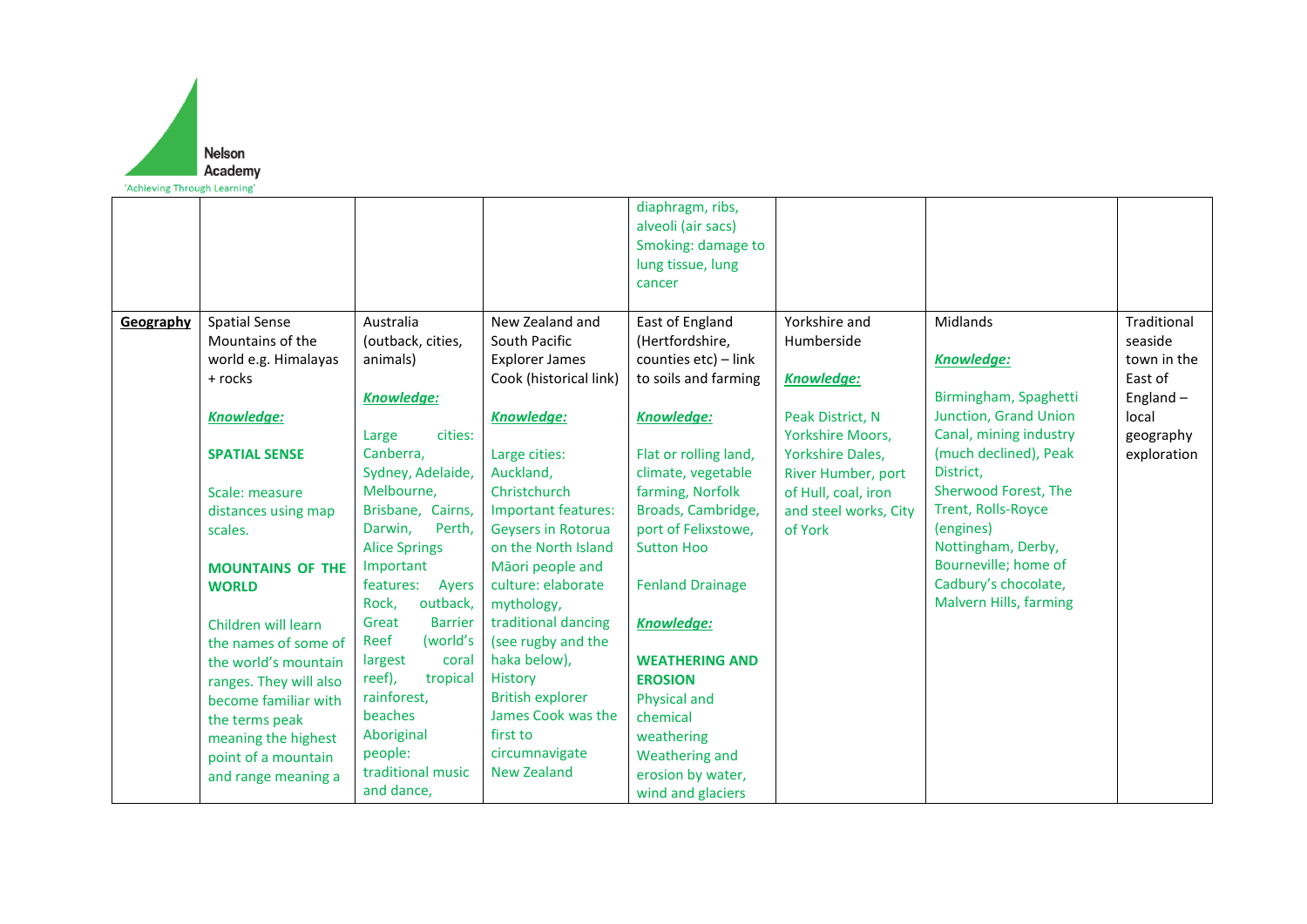

| member of the<br>history,<br>mountains.<br>importance of<br><b>British</b><br>Commonwealth<br>ancestors,<br>The Alps<br>historic art<br>First country in the<br>The Himalayas<br>world to grant all<br>including<br>The Andes and The<br>women the right to<br>aboriginal rock<br>Appalachian<br>vote (1893)<br>engravings<br><b>Mountains</b><br>[cross-curricular<br><b>Sports</b><br><b>The Atlas Mountains</b><br>connection with<br><b>Rugby: All Blacks</b><br><b>Year 4 Visual</b><br>rugby team, Māori<br>Arts]<br>participation in<br><b>HOW MOUNTAINS</b><br>Unique animals:<br>rugby and the<br><b>ARE FORMED</b><br>national team's<br>koala, kangaroo,<br>Folded mountains,<br>performance of the<br>platypus, emu,<br>fault-block<br>kookaburra bird<br>haka (traditional<br>mountains, dome-<br><b>British explorer</b><br>Māori challenge)<br>shaped mountains<br>James Cook was<br>before matches<br>the first<br>European to<br><b>D. SOUTH PACIFIC</b><br>contact Australia<br><b>ISLANDS</b><br>(on eastern<br>coastline)<br>James Cook as an<br>Australia used as<br>explorer and a<br>a penal colony<br>cartographer who<br>for British<br>was the first to map<br><b>South Pacific Islands</b><br>prisoners<br>Gold rush in the<br>from New Zealand<br><b>1850s and</b><br>to Hawaii<br>subsequent<br>importance of<br><b>THE EARTH'S</b><br><b>LAYERS</b><br>mining |                    |             |                  |  |  |
|---------------------------------------------------------------------------------------------------------------------------------------------------------------------------------------------------------------------------------------------------------------------------------------------------------------------------------------------------------------------------------------------------------------------------------------------------------------------------------------------------------------------------------------------------------------------------------------------------------------------------------------------------------------------------------------------------------------------------------------------------------------------------------------------------------------------------------------------------------------------------------------------------------------------------------------------------------------------------------------------------------------------------------------------------------------------------------------------------------------------------------------------------------------------------------------------------------------------------------------------------------------------------------------------------------------------------------------------------------------------------------------------|--------------------|-------------|------------------|--|--|
|                                                                                                                                                                                                                                                                                                                                                                                                                                                                                                                                                                                                                                                                                                                                                                                                                                                                                                                                                                                                                                                                                                                                                                                                                                                                                                                                                                                             | connected group of | strong oral | New Zealand as a |  |  |
|                                                                                                                                                                                                                                                                                                                                                                                                                                                                                                                                                                                                                                                                                                                                                                                                                                                                                                                                                                                                                                                                                                                                                                                                                                                                                                                                                                                             |                    |             |                  |  |  |
|                                                                                                                                                                                                                                                                                                                                                                                                                                                                                                                                                                                                                                                                                                                                                                                                                                                                                                                                                                                                                                                                                                                                                                                                                                                                                                                                                                                             |                    |             |                  |  |  |
|                                                                                                                                                                                                                                                                                                                                                                                                                                                                                                                                                                                                                                                                                                                                                                                                                                                                                                                                                                                                                                                                                                                                                                                                                                                                                                                                                                                             |                    |             |                  |  |  |
|                                                                                                                                                                                                                                                                                                                                                                                                                                                                                                                                                                                                                                                                                                                                                                                                                                                                                                                                                                                                                                                                                                                                                                                                                                                                                                                                                                                             |                    |             |                  |  |  |
|                                                                                                                                                                                                                                                                                                                                                                                                                                                                                                                                                                                                                                                                                                                                                                                                                                                                                                                                                                                                                                                                                                                                                                                                                                                                                                                                                                                             |                    |             |                  |  |  |
|                                                                                                                                                                                                                                                                                                                                                                                                                                                                                                                                                                                                                                                                                                                                                                                                                                                                                                                                                                                                                                                                                                                                                                                                                                                                                                                                                                                             |                    |             |                  |  |  |
|                                                                                                                                                                                                                                                                                                                                                                                                                                                                                                                                                                                                                                                                                                                                                                                                                                                                                                                                                                                                                                                                                                                                                                                                                                                                                                                                                                                             |                    |             |                  |  |  |
|                                                                                                                                                                                                                                                                                                                                                                                                                                                                                                                                                                                                                                                                                                                                                                                                                                                                                                                                                                                                                                                                                                                                                                                                                                                                                                                                                                                             |                    |             |                  |  |  |
|                                                                                                                                                                                                                                                                                                                                                                                                                                                                                                                                                                                                                                                                                                                                                                                                                                                                                                                                                                                                                                                                                                                                                                                                                                                                                                                                                                                             |                    |             |                  |  |  |
|                                                                                                                                                                                                                                                                                                                                                                                                                                                                                                                                                                                                                                                                                                                                                                                                                                                                                                                                                                                                                                                                                                                                                                                                                                                                                                                                                                                             |                    |             |                  |  |  |
|                                                                                                                                                                                                                                                                                                                                                                                                                                                                                                                                                                                                                                                                                                                                                                                                                                                                                                                                                                                                                                                                                                                                                                                                                                                                                                                                                                                             |                    |             |                  |  |  |
|                                                                                                                                                                                                                                                                                                                                                                                                                                                                                                                                                                                                                                                                                                                                                                                                                                                                                                                                                                                                                                                                                                                                                                                                                                                                                                                                                                                             |                    |             |                  |  |  |
|                                                                                                                                                                                                                                                                                                                                                                                                                                                                                                                                                                                                                                                                                                                                                                                                                                                                                                                                                                                                                                                                                                                                                                                                                                                                                                                                                                                             |                    |             |                  |  |  |
|                                                                                                                                                                                                                                                                                                                                                                                                                                                                                                                                                                                                                                                                                                                                                                                                                                                                                                                                                                                                                                                                                                                                                                                                                                                                                                                                                                                             |                    |             |                  |  |  |
|                                                                                                                                                                                                                                                                                                                                                                                                                                                                                                                                                                                                                                                                                                                                                                                                                                                                                                                                                                                                                                                                                                                                                                                                                                                                                                                                                                                             |                    |             |                  |  |  |
|                                                                                                                                                                                                                                                                                                                                                                                                                                                                                                                                                                                                                                                                                                                                                                                                                                                                                                                                                                                                                                                                                                                                                                                                                                                                                                                                                                                             |                    |             |                  |  |  |
|                                                                                                                                                                                                                                                                                                                                                                                                                                                                                                                                                                                                                                                                                                                                                                                                                                                                                                                                                                                                                                                                                                                                                                                                                                                                                                                                                                                             |                    |             |                  |  |  |
|                                                                                                                                                                                                                                                                                                                                                                                                                                                                                                                                                                                                                                                                                                                                                                                                                                                                                                                                                                                                                                                                                                                                                                                                                                                                                                                                                                                             |                    |             |                  |  |  |
|                                                                                                                                                                                                                                                                                                                                                                                                                                                                                                                                                                                                                                                                                                                                                                                                                                                                                                                                                                                                                                                                                                                                                                                                                                                                                                                                                                                             |                    |             |                  |  |  |
|                                                                                                                                                                                                                                                                                                                                                                                                                                                                                                                                                                                                                                                                                                                                                                                                                                                                                                                                                                                                                                                                                                                                                                                                                                                                                                                                                                                             |                    |             |                  |  |  |
|                                                                                                                                                                                                                                                                                                                                                                                                                                                                                                                                                                                                                                                                                                                                                                                                                                                                                                                                                                                                                                                                                                                                                                                                                                                                                                                                                                                             |                    |             |                  |  |  |
|                                                                                                                                                                                                                                                                                                                                                                                                                                                                                                                                                                                                                                                                                                                                                                                                                                                                                                                                                                                                                                                                                                                                                                                                                                                                                                                                                                                             |                    |             |                  |  |  |
|                                                                                                                                                                                                                                                                                                                                                                                                                                                                                                                                                                                                                                                                                                                                                                                                                                                                                                                                                                                                                                                                                                                                                                                                                                                                                                                                                                                             |                    |             |                  |  |  |
|                                                                                                                                                                                                                                                                                                                                                                                                                                                                                                                                                                                                                                                                                                                                                                                                                                                                                                                                                                                                                                                                                                                                                                                                                                                                                                                                                                                             |                    |             |                  |  |  |
|                                                                                                                                                                                                                                                                                                                                                                                                                                                                                                                                                                                                                                                                                                                                                                                                                                                                                                                                                                                                                                                                                                                                                                                                                                                                                                                                                                                             |                    |             |                  |  |  |
|                                                                                                                                                                                                                                                                                                                                                                                                                                                                                                                                                                                                                                                                                                                                                                                                                                                                                                                                                                                                                                                                                                                                                                                                                                                                                                                                                                                             |                    |             |                  |  |  |
|                                                                                                                                                                                                                                                                                                                                                                                                                                                                                                                                                                                                                                                                                                                                                                                                                                                                                                                                                                                                                                                                                                                                                                                                                                                                                                                                                                                             |                    |             |                  |  |  |
|                                                                                                                                                                                                                                                                                                                                                                                                                                                                                                                                                                                                                                                                                                                                                                                                                                                                                                                                                                                                                                                                                                                                                                                                                                                                                                                                                                                             |                    |             |                  |  |  |
|                                                                                                                                                                                                                                                                                                                                                                                                                                                                                                                                                                                                                                                                                                                                                                                                                                                                                                                                                                                                                                                                                                                                                                                                                                                                                                                                                                                             |                    |             |                  |  |  |
|                                                                                                                                                                                                                                                                                                                                                                                                                                                                                                                                                                                                                                                                                                                                                                                                                                                                                                                                                                                                                                                                                                                                                                                                                                                                                                                                                                                             |                    |             |                  |  |  |
|                                                                                                                                                                                                                                                                                                                                                                                                                                                                                                                                                                                                                                                                                                                                                                                                                                                                                                                                                                                                                                                                                                                                                                                                                                                                                                                                                                                             |                    |             |                  |  |  |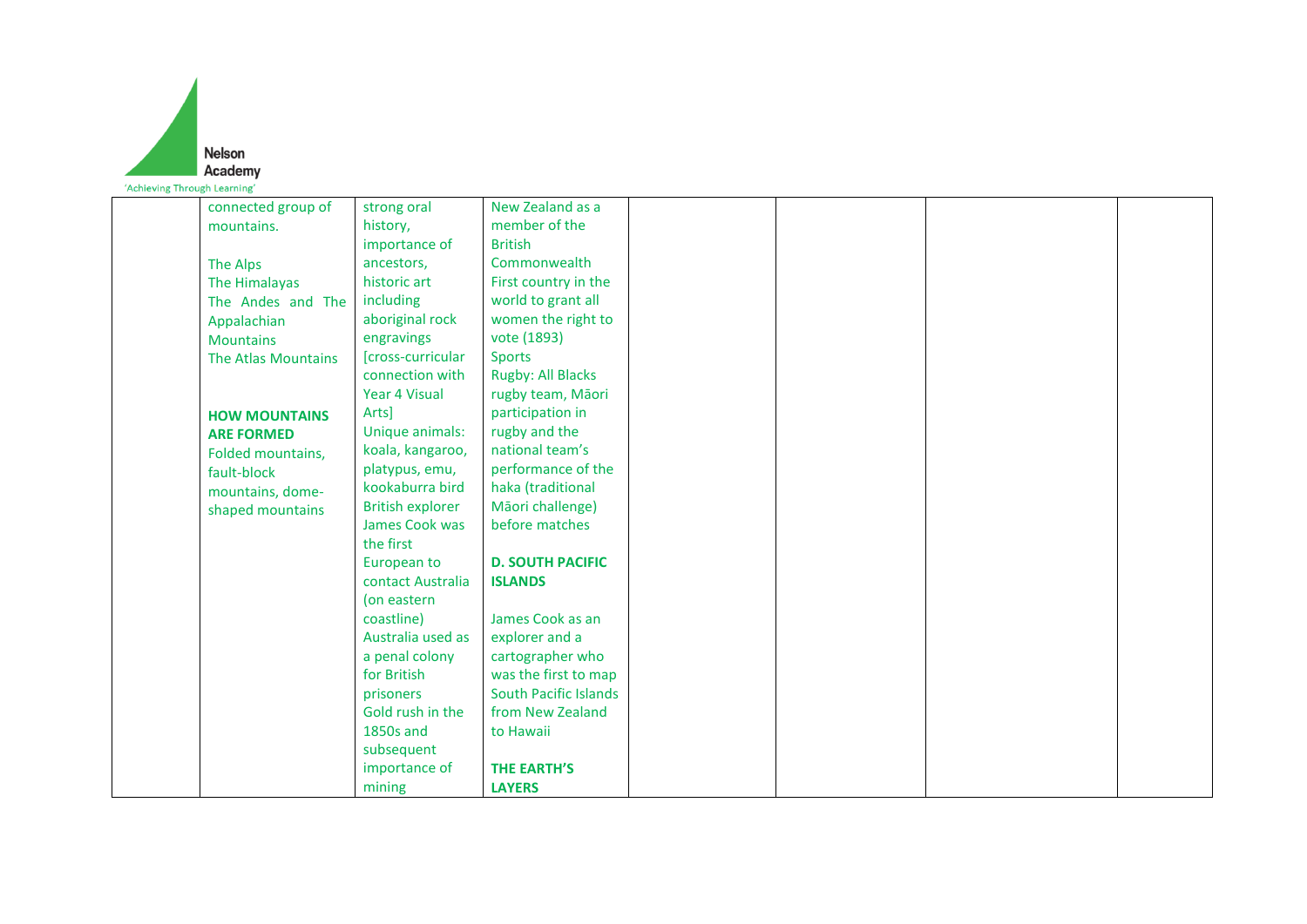

|                |                                    | Australia became       |                          |                      |                  |                             |               |
|----------------|------------------------------------|------------------------|--------------------------|----------------------|------------------|-----------------------------|---------------|
|                |                                    | an independent         | Crust, mantle, core      |                      |                  |                             |               |
|                |                                    | country that was       | (outer core and          |                      |                  |                             |               |
|                |                                    | a dominion of          | inner core)              |                      |                  |                             |               |
|                |                                    | the British            | Movement of              |                      |                  |                             |               |
|                |                                    | <b>Empire (1907)</b>   | tectonic plates          |                      |                  |                             |               |
|                |                                    | <b>New</b>             | Earthquakes              |                      |                  |                             |               |
|                |                                    | architecture:          | Faults, San Andreas      |                      |                  |                             |               |
|                |                                    | <b>Sydney harbour</b>  | fault                    |                      |                  |                             |               |
|                |                                    | bridge and the         | <b>Measuring</b>         |                      |                  |                             |               |
|                |                                    | <b>Sydney Opera</b>    | intensity:               |                      |                  |                             |               |
|                |                                    | House are well-        | seismograph and          |                      |                  |                             |               |
|                |                                    | known modern           | <b>Richter scale</b>     |                      |                  |                             |               |
|                |                                    | architectural          | <b>Tsunamis</b>          |                      |                  |                             |               |
|                |                                    | pieces                 | <b>Volcanoes</b>         |                      |                  |                             |               |
|                |                                    |                        | Magma                    |                      |                  |                             |               |
|                |                                    |                        | Lava and lava flow       |                      |                  |                             |               |
|                |                                    |                        | Active, dormant          |                      |                  |                             |               |
|                |                                    |                        | and extinct              |                      |                  |                             |               |
|                |                                    |                        | <b>Famous volcanoes:</b> |                      |                  |                             |               |
|                |                                    |                        | Vesuvius, Krakatoa,      |                      |                  |                             |               |
|                |                                    |                        | <b>Mount St. Helens</b>  |                      |                  |                             |               |
|                |                                    |                        | Hot springs and          |                      |                  |                             |               |
|                |                                    |                        | geysers:                 |                      |                  |                             |               |
|                |                                    |                        | (link to tectonic        |                      |                  |                             |               |
|                |                                    |                        | activity in New          |                      |                  |                             |               |
|                |                                    |                        | Zealand)                 |                      |                  |                             |               |
| <b>History</b> | <b>British History</b>             | <b>British History</b> | World History            | World History        | Abolition of the | Industrial revolution       | Wisbech       |
|                | -18 <sup>th</sup> century Britain, | continued              | American                 | continued            | slave trade      |                             | <b>Museum</b> |
|                | James 1 and V1, party              | How did Britain        | Revolution               | Napoleon Bonaparte   |                  | <b>Knowledge:</b>           |               |
|                | politics                           | gain an Empire?        | -provocations,           | and the first French | Knowledge:       | <b>SOCIAL AND POLITICAL</b> |               |
|                |                                    |                        | declaration of           | empire               |                  | <b>REFORM</b>               |               |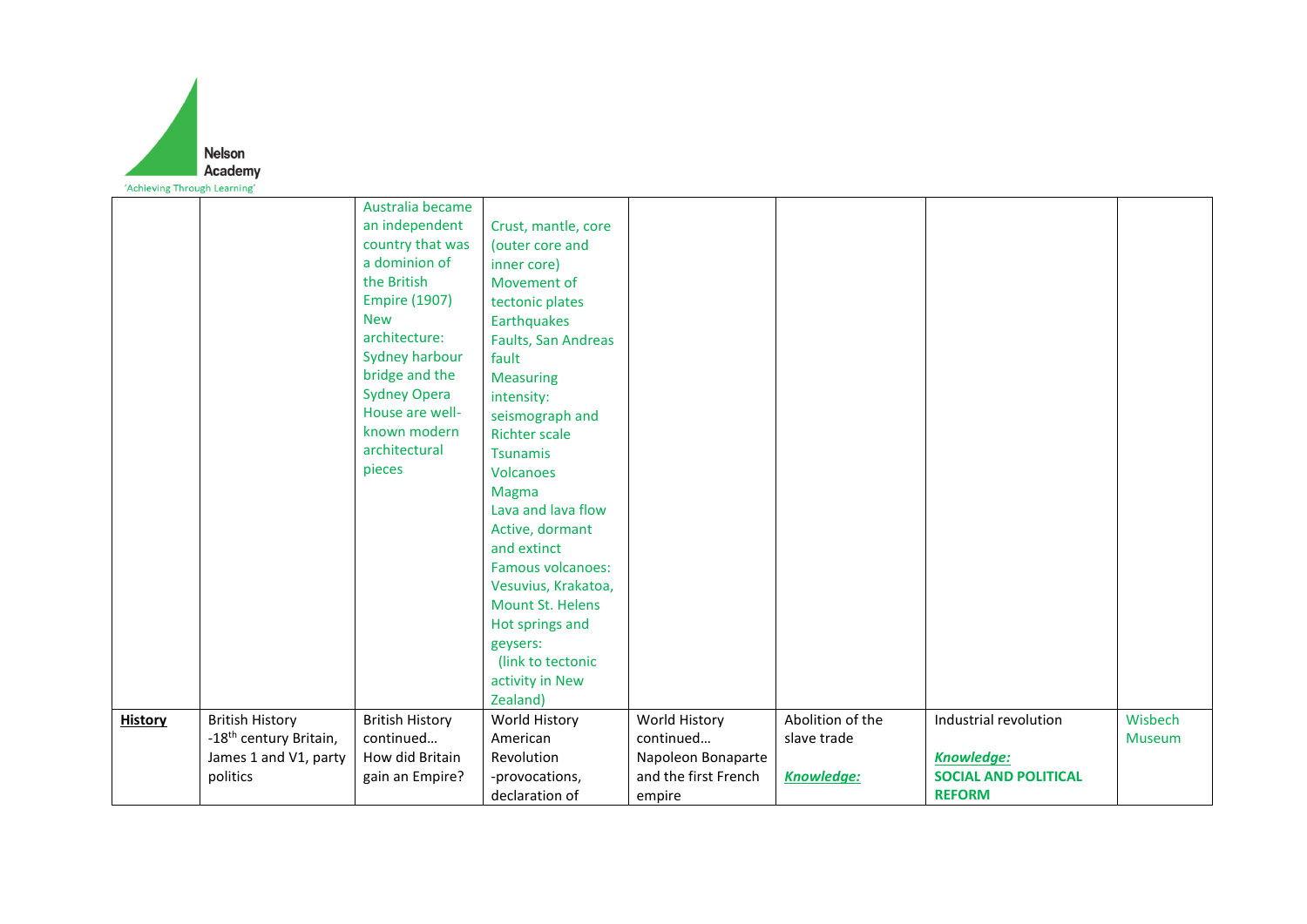

| Knowledge:                 | <b>Knowledge:</b>        | independence,              |                            | <b>ABOLITION OF THE</b>    |                             | Gressenhall |
|----------------------------|--------------------------|----------------------------|----------------------------|----------------------------|-----------------------------|-------------|
|                            |                          | revolution, French         | <b>Knowledge:</b>          | <b>SLAVE TRADE</b>         | <b>SOCIAL PROBLEMS</b>      | workhouse   |
| <b>18TH CENTURY</b>        | <b>Global trade</b>      | revolution                 |                            |                            | <b>CAUSED BY</b>            |             |
| <b>BRITAIN</b>             | Colonies                 |                            | <b>FRENCH</b>              | <b>Explanations of the</b> | <b>INDUSTRIALISATION</b>    |             |
| The Act of Union in        | established              | <b>Knowledge:</b>          | <b>REVOLUTION</b>          | efforts to stop            | Wide and evident gap        |             |
| 1707 created Great         | abroad where             |                            |                            | slavery in the             | between rich and poor       |             |
| Britain, a new nation,     | <b>Britain had built</b> | Connecting the             | The French                 | context of its huge        |                             |             |
| but it did not yet         | forts and towns          | American                   | <b>Revolution can be</b>   | and extensive              | <b>POLITICAL REFORM</b>     |             |
| create 'Britons'.          | for merchants            | Revolution to the          | seen as a watershed        | operation across the       |                             |             |
| Students will be           | and soldiers to          | ideas of 'liberty'.        | moment in the              | world, particularly in     | <b>Battle of Peterloo</b>   |             |
| encouraged to think        | live                     | <b>The American</b>        | history of the             | the Americas.              | The 1832 Great Reform       |             |
| about the nature and       | <b>British</b>           | <b>Revolution will be</b>  | western world,             | Students will be           | Act                         |             |
| formation of national      | merchants                | used to discuss            | undermining                | encouraged to think        |                             |             |
| identity, and              | exchanged                | ideas such as              | traditional                | about the personal         | <b>SOCIAL REFORM</b>        |             |
| identities in general.     | British-made             | representation and         | aristocratic and           | and psychologically        |                             |             |
| <b>Explanations of how</b> | goods for new            | democracy.                 | monarchical                | damaging effects of        | Social reforms after the    |             |
| this period sees the       | exotic luxuries          | <b>Explanations of the</b> | hierarchies.               | slavery, as well as        | 1832 Great Reform Act       |             |
| development of             | <b>British ports</b>     | wider impact of the        |                            | the reasons why            | 1833 Factory Act;           |             |
| political institutions     | including                | <b>Revolution in</b>       | <b>Louis XVI and Marie</b> | people opposed             | minimum age to work;        |             |
| that are still familiar    | Liverpool,               | <b>Britain and across</b>  | Antoinette at              | abolitionism.              | limited hours for children; |             |
| today.                     | Glasgow and              | Europe, particularly       | <b>Versailles</b>          |                            | 1847 Factory Act (the 'Ten  |             |
|                            | <b>Bristol became</b>    | in France. Also raise      | Division between           | <b>ABOLITION OF</b>        | Hours Act')                 |             |
| <b>JAMES I AND VI HAD</b>  | rich                     | and discuss issues         | rich and poor              | <b>SLAVERY IN THE</b>      | 1834 Poor Law reform;       |             |
| <b>BEEN ATTEMPTING</b>     | <b>The Seven Years</b>   | about the nature           | <b>Marie Antoinette</b>    | <b>BRITISH EMPIRE</b>      | workhouses and 'less        |             |
| <b>TO FORM A FULL</b>      | War                      | and formation of           | "Let them eat cake!"       | Slaves transported         | eligibility'                |             |
| POLITICAL UNION,           | <b>Britain went to</b>   | national identity.         | Only the poor              | from Africa to             | <b>Health problems</b>      |             |
| <b>BUT FAILED</b>          | war with France,         |                            | working people paid        | plantations in the         | Cholera epidemics           |             |
|                            | battles were             | <b>PROVOCATIONS</b>        | taxes                      | Americas                   | Public Health Act 1848;     |             |
| In Scotland, opinion       | fought in trading        | British taxes, 'No         | Debts from funding         | <b>Conditions on slave</b> | general and local boards of |             |
| over union was             | colonies around          | taxation without           | the American War           | ships                      | health                      |             |
| divided                    | the world                | representation'            | of Independence led        |                            |                             |             |
|                            |                          | <b>Boston Tea Party</b>    | to a rise in taxes         |                            |                             |             |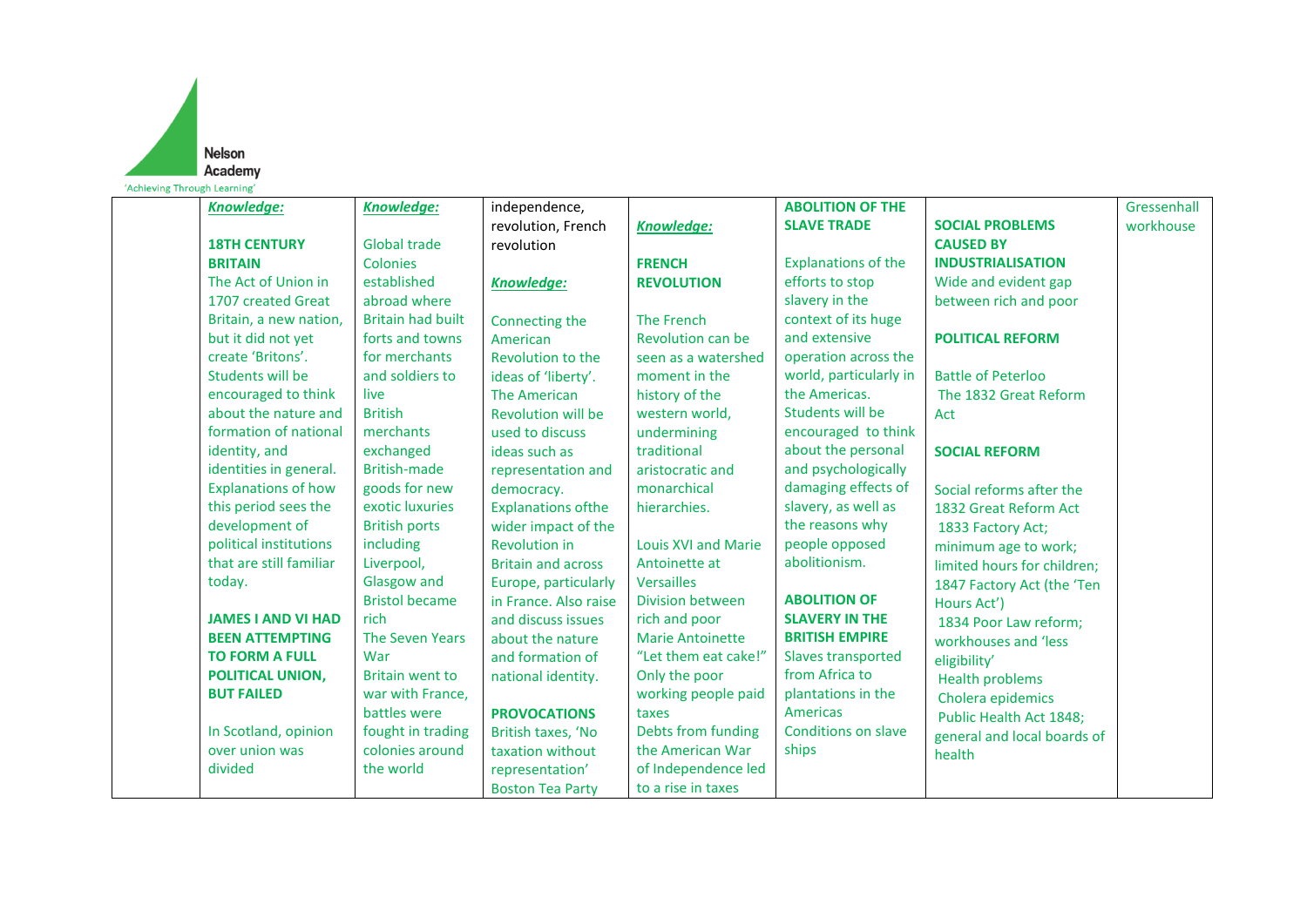

| The Act of Union,            | <b>East India</b>     |                             | 14th July 1789          | <b>Beginning of</b>        | <b>Improving sanitary</b>  |  |
|------------------------------|-----------------------|-----------------------------|-------------------------|----------------------------|----------------------------|--|
| 1707                         | Company               | <b>THE DECLARATION</b>      | people of Paris         | movement for the           | conditions; London         |  |
| The creation of Great        | <b>Rule Britannia</b> | <b>OF INDEPENDENCE</b>      | stormed a prison        | abolition of slavery       | sewerage system            |  |
| Britain was one of           |                       |                             | called the Bastille     | <b>William Wilberforce</b> |                            |  |
| necessity, with              | <b>THE ROYAL</b>      | Declaration of              | and released its        | Olandah Equiano            | <b>POPULAR REFORM</b>      |  |
| mutual hostility and         | <b>NAVY</b>           | Independence;               | prisoners               | 1807 Bill for the          | Chartism (six points)      |  |
| mistrust on both             |                       | adopted July 4,             | <b>Revolution began</b> | Abolition of the           |                            |  |
| sides                        | Impressment;          | 1776                        | followed by a reign     | <b>Slave Trade</b>         | <b>National Elementary</b> |  |
| Great Britain into an        | forcing men to        | The proposition             | of terror               | 1833 Slavery               | Education Act, 1870; state |  |
| international power;         | serve in the          | that 'All men are           | <b>King and Queen</b>   | abolished                  | education provision until  |  |
| global empire.               | <b>Royal Navy</b>     | created equal'              | beheaded and            | throughout the             | age 12                     |  |
|                              | Life of a sailor;     | The responsibility of       | France becomes a        | <b>British Empire</b>      |                            |  |
| <b>DEVELOPMENT OF</b>        | diet, scurvy,         | government to               | republic (a nation      |                            |                            |  |
| <b>PARTY POLITICS;</b>       | punishments           | protect the                 | ruled without a         |                            |                            |  |
| <b>PARLIAMENT MORE</b>       |                       | 'unalienable rights'        | monarch)                |                            |                            |  |
| <b>IMPORTANT AFTER</b>       |                       | of the people               |                         |                            |                            |  |
| THE BILL OF RIGHTS           |                       | Natural rights: 'Life,      |                         |                            |                            |  |
|                              |                       | liberty, and the            | <b>NAPOLEON</b>         |                            |                            |  |
| Anne becomes                 |                       | pursuit of                  | <b>BONAPARTE AND</b>    |                            |                            |  |
| Queen (1702) after           |                       | happiness'                  | <b>THE FIRST FRENCH</b> |                            |                            |  |
| the death of William         |                       | The 'right of the           | <b>EMPIRE</b>           |                            |                            |  |
| Ш                            |                       | people to institute         |                         |                            |                            |  |
| <b>Accession of George I</b> |                       | new government'             | Napoleon as military    |                            |                            |  |
| in 1714; House of            |                       |                             | genius                  |                            |                            |  |
| Hanover                      |                       | <b>THE REVOLUTION</b>       | In 1804 he made         |                            |                            |  |
| Decline of                   |                       |                             | himself 'Emperor' of    |                            |                            |  |
| monarchical power            |                       | The French enter            | France                  |                            |                            |  |
| and influence                |                       | the war in support          | Planned invasion of     |                            |                            |  |
| <b>Robert Walpole came</b>   |                       | of the Americans            | <b>England</b>          |                            |                            |  |
| to the fore in               |                       | <b>British surrender at</b> | Horatio Nelson,         |                            |                            |  |
| <b>Parliament [Builds on</b> |                       | <b>York Town</b>            | admiral in the Royal    |                            |                            |  |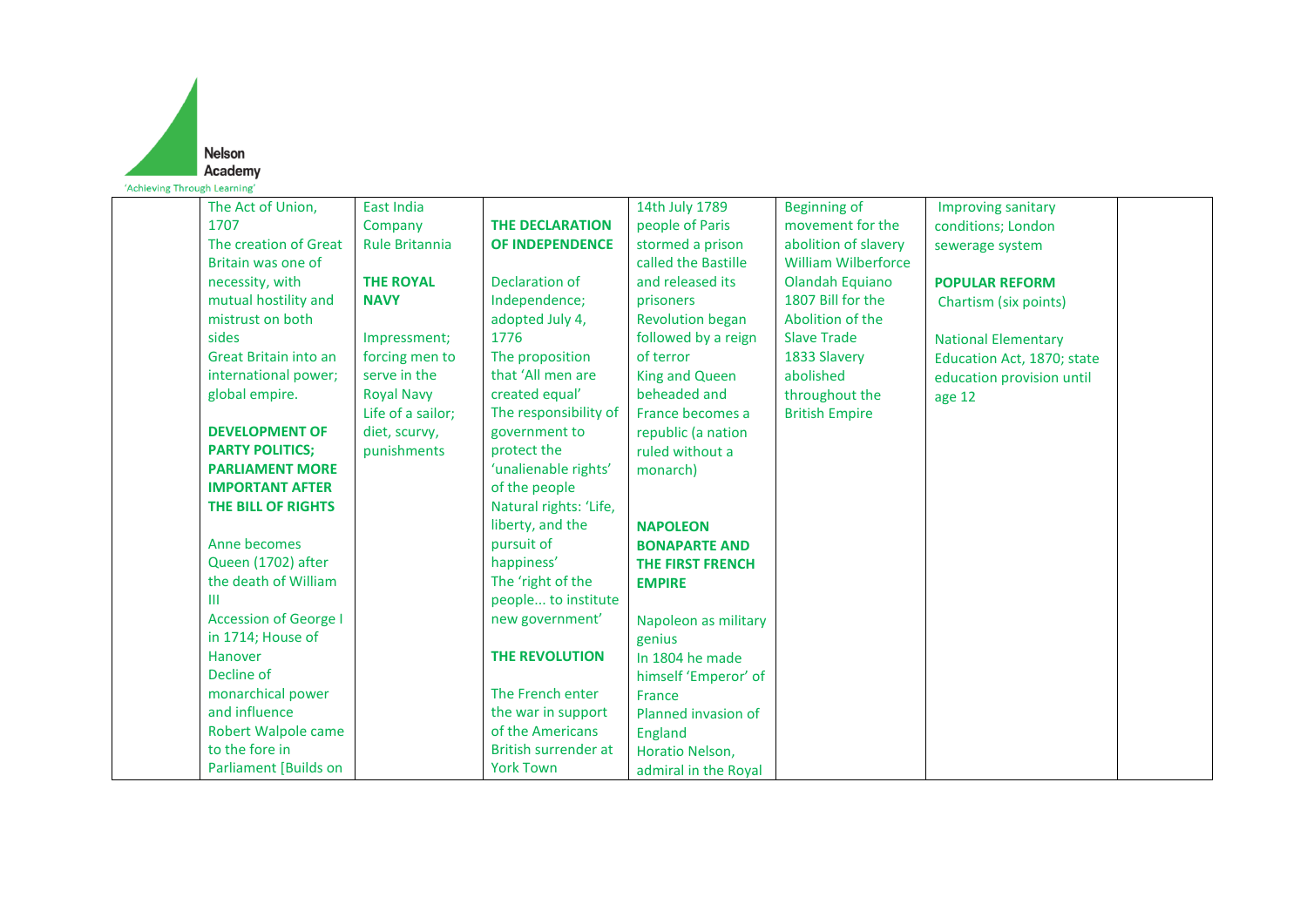|                              | Nelson                           |                   |                                    |                                           |                          |                                 |                 |
|------------------------------|----------------------------------|-------------------|------------------------------------|-------------------------------------------|--------------------------|---------------------------------|-----------------|
|                              | Academy                          |                   |                                    |                                           |                          |                                 |                 |
| 'Achieving Through Learning' |                                  |                   |                                    |                                           |                          |                                 |                 |
|                              | Year 1 History and<br>Geography] |                   | Creation of the USA<br>with George | Navy led the attack<br>on Napoleon's navy |                          |                                 |                 |
|                              | <b>Appointed First lord</b>      |                   | <b>Washington as</b>               | Napoleon defeated                         |                          |                                 |                 |
|                              | of the Treasury by               |                   | President                          | at the Battle of                          |                          |                                 |                 |
|                              | George I in 1721.                |                   |                                    | Trafalgar (off the                        |                          |                                 |                 |
|                              | Referred to as the               |                   |                                    | Spanish Coast at                          |                          |                                 |                 |
|                              | 'Prime Minister'                 |                   |                                    | Cape Trafalgar)                           |                          |                                 |                 |
|                              |                                  |                   |                                    | Death of Nelson                           |                          |                                 |                 |
|                              |                                  |                   |                                    | Napoleon invades                          |                          |                                 |                 |
|                              |                                  |                   |                                    | Spain                                     |                          |                                 |                 |
|                              |                                  |                   |                                    | <b>Battle of Waterloo</b>                 |                          |                                 |                 |
|                              |                                  |                   |                                    | Napoleon sent into                        |                          |                                 |                 |
|                              |                                  |                   |                                    | exile on the island of                    |                          |                                 |                 |
|                              |                                  |                   |                                    | St Helena in the                          |                          |                                 |                 |
|                              |                                  |                   |                                    | middle of the                             |                          |                                 |                 |
|                              |                                  |                   |                                    | <b>Atlantic Ocean</b>                     |                          |                                 |                 |
|                              |                                  |                   |                                    | where he dies seven                       |                          |                                 |                 |
| <b>Visual arts</b>           | Language of Art:                 | Language of Art:  | Print and print                    | years later<br>Print and print            | Art of Africa            | Industrial revolution           | West            |
| and DT                       | Style, colour theory,            | Modernism and     | making:                            | making                                    |                          | potteries (link to              | <b>Norfolk</b>  |
|                              | Rococo vs                        | abstract art      | Mono-printing                      |                                           | <b>Textiles: Freedom</b> | Midlands industries)            | <b>Artists</b>  |
|                              | modernism                        | Bauhaus design    | Albrecht Durer                     | <b>Fenland</b>                            | Quilt                    |                                 | Association     |
|                              |                                  | <b>DMEA Chair</b> |                                    | printmaking                               |                          | Wedgewood ceramics              | visits          |
|                              | Gainsborough                     | Models            | Knowledge:                         |                                           | Knowledge:               |                                 | <b>PEACH</b>    |
|                              |                                  |                   |                                    | <b>Artists like Rubens</b>                |                          | <b>Functional Ceramic Piece</b> |                 |
|                              | Knowledge                        | Knowledge:        | <b>Understand that</b>             | and Hogarth                               |                          |                                 | <b>NNOS</b>     |
|                              |                                  |                   | printmaking is an                  | realised they could                       | Spiritual purposes       | Knowledge:                      |                 |
|                              | Understand the                   |                   | indirect art form,                 | use this to spread                        | and significance of      |                                 | Art gallery     |
|                              | meaning of 'style' as            | Understand        | where the artist                   | their images to a                         | many African works       | <b>Handbuilt to mass</b>        | visit linked    |
|                              | a noun and, in the               | differences       | usually creates a                  | wider audience, not                       | of art, such as masks    | produced: how the               | to African      |
|                              | context of art, as a             | between Rococo    | design on a block or               | least because paper                       | used in ceremonies.      | pottery industry grew           | <b>Art SCVA</b> |
|                              | term to refer to how             |                   | plate (or wood,                    | prints were                               | Recognise cultural       |                                 |                 |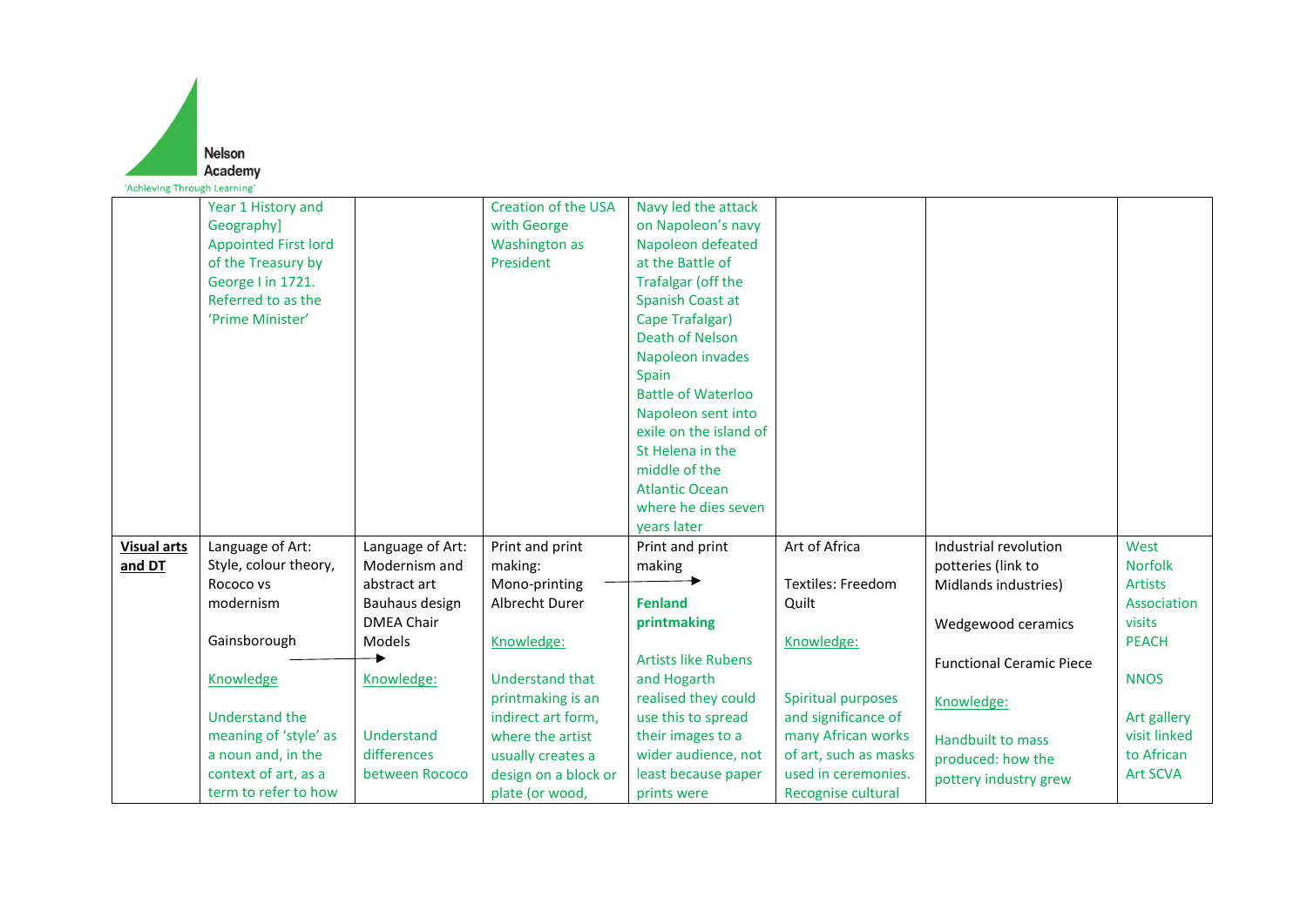

| something looks.          | and modern          | plastic or metal), or  | generally cheap and          | changes that are          | during industrial                                   |
|---------------------------|---------------------|------------------------|------------------------------|---------------------------|-----------------------------------------------------|
| Practice applying the     | styles.             | even on a screen of    | comparatively quick          | reflected in artwork.     | revolution.                                         |
| term style to             | Know that the       | silk, and this is      | to produce.                  | For instance, West        |                                                     |
| contrasting works of      | <b>Modernist</b>    | transferred to a       | Find out about some          | Africa influenced by      | <b>Recap different</b>                              |
| art already known to      | Movement is         | support-usually        | of the various               | Portugese slave           | techniques: slap work,                              |
| students.                 | made up of          | paper-after a          | printmaking                  | traders in the            | coil, pinchpot, thrown.                             |
| comparing two             | many groups.        | pressing with ink.     | techniques, ranging          | materials and             |                                                     |
| works, for example:       | <b>MMOMA</b>        | Printmaking can be     | from mono-printing,          | techniques used, as       | <b>Examine different types</b>                      |
| Stubbs's                  | production.         | a positive (relief),   | engraving,                   | well as in what was       | of clay and their uses:                             |
| Whistlejacket [from       |                     | negative (intaglio)    | etching, screen-             | depicted in the art.      | stoneware, terracotta,                              |
| Year 3 - Form] (often     | Understand the      | or stencil process.    | printing to                  | <b>Become familiar</b>    | china clay- porcelain.                              |
| described as smooth       | differences         | Appreciate that the    | lithography and              | with examples of art      |                                                     |
| in style since no         | between modern      | benefit of             | brass rubbing.               | from specific regions     | Wedgewood                                           |
| brushstrokes are          | and Rococo style    | printmaking is that    | Recognise as                 | and peoples in Africa     | 'creamware', potter to                              |
| visible and the           | furniture. Know     | it allows the          | products of                  | e.g British Museum        | her majesty Queen                                   |
| colours have been         | how to use safely   | creation of multiple   | printmaking                  | Antelope                  | Charlotte. Trent and                                |
| carefully blended)        | and effectively.    | versions of the        | (prints), and                | headdresses of Mali       | <b>Mersey Canal (completed</b>                      |
| <b>Munch's The Scream</b> | <b>DMEA tasks -</b> | same design.           | discuss:                     | Ivory carvings from       | 1777). Pioneering                                   |
| [from Year 4 - Design]    | make a chair.       | <b>Understand that</b> | Albrecht Dürer, The          | Ife and Benin             | throwing wheels                                     |
| (which can be             |                     | printmaking is an      | <b>Rhinoceros</b>            | <b>Bronze sculptures</b>  |                                                     |
| described as rough        |                     | indirect art form,     | (woodcut) 1515               | and panels from           |                                                     |
| or broad in style as      |                     | where the artist       | (British Museum,             | <b>Benin</b>              | <b>Functional Clay piece:</b>                       |
| the brushstrokes are      |                     | usually creates a      | London)                      |                           |                                                     |
| evident and the           |                     | design on a block or   | <b>Paulus Pontius after</b>  | <b>Textiles - freedom</b> | Inspired by Wedgewood                               |
| paint appears to          |                     | plate (or wood,        | Rubens, Self-Portrait        | <b>guilts</b>             | design/colour/shapes.                               |
| have been hastily         |                     | plastic or metal), or  | (of Rubens), 1630            |                           |                                                     |
| applied and the           |                     | even on a screen of    | (British Museum,             | Designs from              |                                                     |
| colours are unmixed)      |                     | silk, and this is      | London)                      | traditional fabrics:      | Cup and saucer: coil and<br>slab techniques. Firing |
|                           |                     | transferred to a       | William Hogarth,             | Kente Cloth,              |                                                     |
|                           |                     | support-usually        | Industry and                 | Barkcloth, patterns       | process.                                            |
| Gainsborough              |                     | paper-after a          | <b>Idleness Plate 1: The</b> | and symbols.              |                                                     |
| landscape In the          |                     | pressing with ink.     | <b>Fellow 'Prentices at</b>  |                           |                                                     |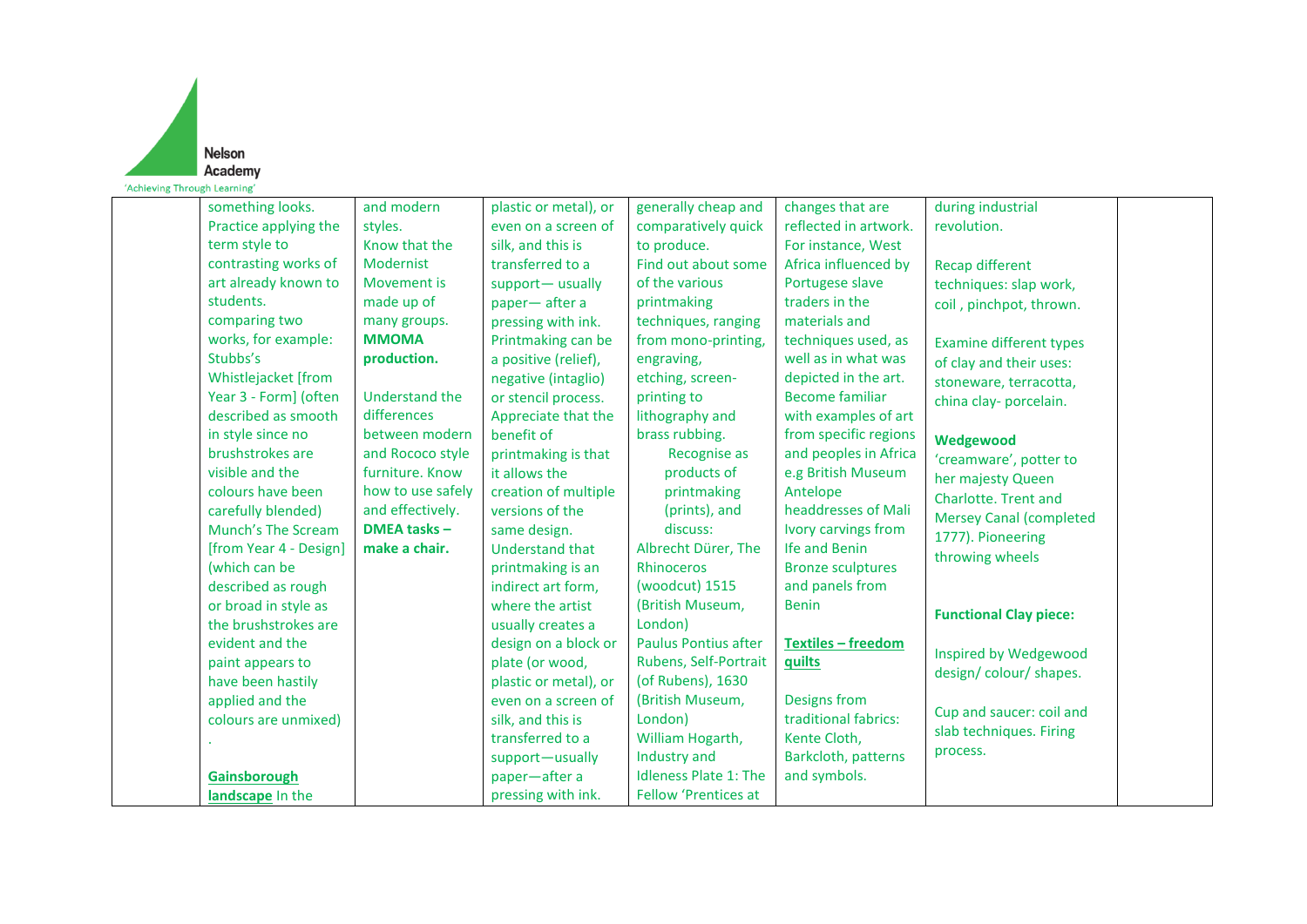|                              | <b>Nelson</b>                             |                                            |                      |                                              |  |
|------------------------------|-------------------------------------------|--------------------------------------------|----------------------|----------------------------------------------|--|
|                              | Academy                                   |                                            |                      |                                              |  |
| 'Achieving Through Learning' |                                           |                                            |                      |                                              |  |
|                              | style of Mr. and                          | Printmaking can be                         | their Looms, Plate   | <b>How traditional</b>                       |  |
|                              | Mrs.Andrews:                              | a positive (relief),                       | 12: The Industrious  | designs influenced                           |  |
|                              | colour mixing and                         | negative (intaglio)                        | 'Prentice Lord       | quilts.                                      |  |
|                              | application in                            | or stencil process.                        | Mayor of London,     |                                              |  |
|                              | Rococo Style.                             | Appreciate that the                        | 1747 (Tate Britain,  | Legend of 'Freedom                           |  |
|                              |                                           | benefit of                                 | London)              | Quilt'. Hidden                               |  |
|                              |                                           | printmaking is that                        | Henri de Toulouse-   | symbols . Patchwork                          |  |
|                              |                                           | it allows the                              | Lautrec, Troupe de   | and stitches.                                |  |
|                              |                                           | creation of multiple                       | Mlle Églantine, 1896 |                                              |  |
|                              |                                           | versions of the                            | (colour lithograph), |                                              |  |
|                              |                                           | same design.<br><b>Illuminated letters</b> | (V&A,<br>London)     |                                              |  |
|                              |                                           | based on                                   |                      |                                              |  |
|                              |                                           | <b>Gutenberg Bible</b>                     | DT test French foods |                                              |  |
|                              |                                           |                                            | to create a French   |                                              |  |
|                              |                                           |                                            | <b>Banquet</b>       |                                              |  |
|                              |                                           |                                            |                      |                                              |  |
|                              |                                           |                                            | e.g. Crepes Croque   |                                              |  |
|                              |                                           |                                            | <b>Monsieur</b>      |                                              |  |
| <b>Music</b>                 | <b>Rock Anthems</b>                       | Hip Hop                                    |                      | Jazz                                         |  |
|                              |                                           |                                            |                      |                                              |  |
|                              | Queen, Deep purple,                       | Will Smith, De La                          |                      | Stan Getz, Ben                               |  |
|                              | Status Quo, Chuck                         | Soul, Fugees, The                          |                      | Webster, Ian, Gray,                          |  |
|                              | Berry, The Beatles.                       | Sugarhill Gane, MC                         |                      | Woody Herman                                 |  |
| $* =$ song                   |                                           | Hammer, Run DMC                            |                      |                                              |  |
|                              |                                           |                                            |                      | Knowledge/Skills                             |  |
|                              | Knowledge/Skills                          | Knowledge/Skills                           |                      |                                              |  |
|                              |                                           |                                            |                      | Know songs and                               |  |
|                              | Know songs from the                       | Know songs from                            |                      | style indicators of<br><b>Bossa Nova and</b> |  |
|                              | genre of rock and<br>discuss key features | the genre of Hip<br>Hop and the style      |                      | Swing                                        |  |
|                              | of the genre: e.g.                        | indicators: loops,                         |                      |                                              |  |
|                              |                                           |                                            |                      |                                              |  |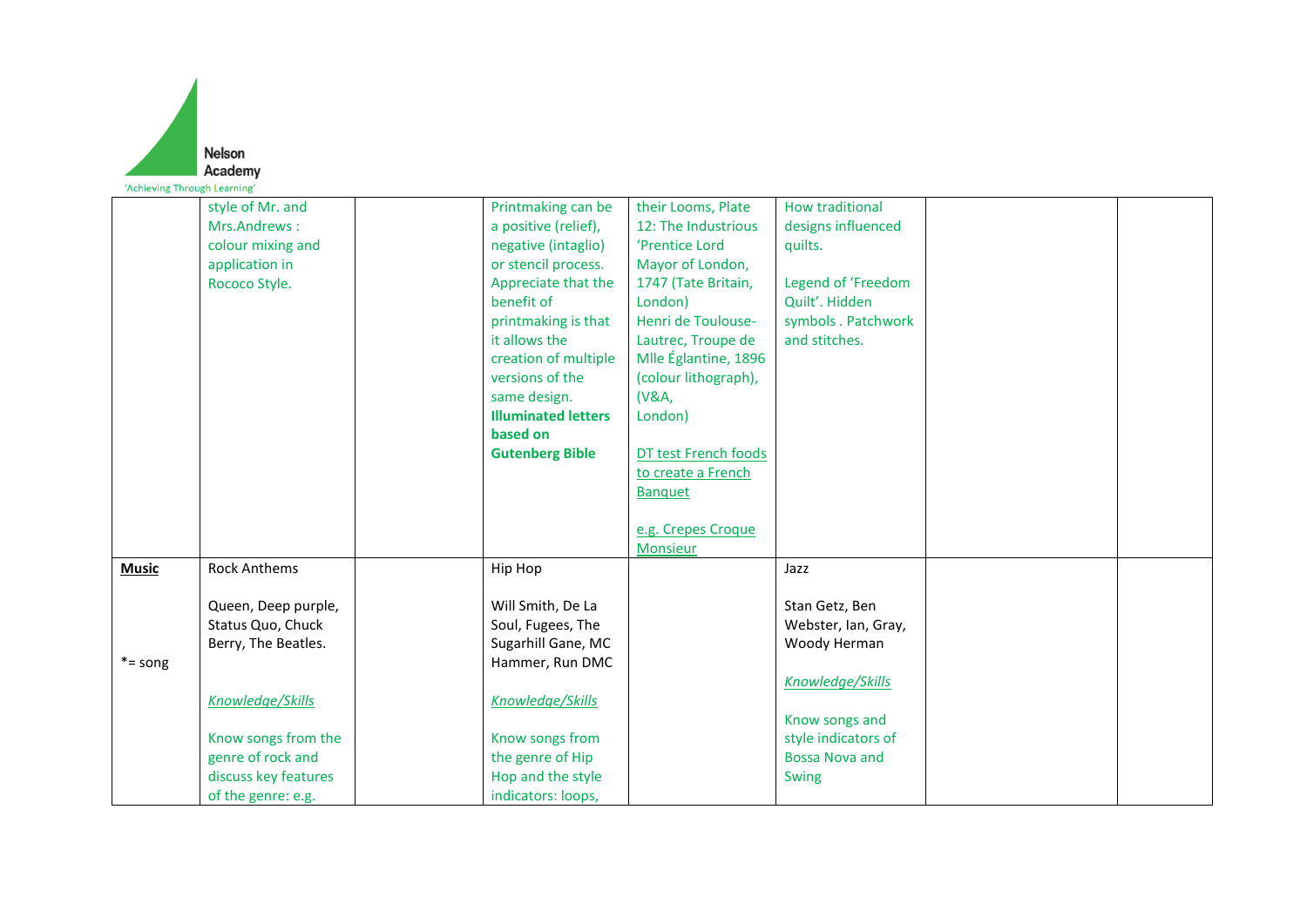| 'Achieving Through Learning' | <b>Nelson</b><br>Academy                                                                                                                                                                                                                                                                                                                                   |                                                                                                                                                                                                              |                                                                                                                                                                                                 |                                                                                                                                                    |                                                                                                                                                                                                         |                 |
|------------------------------|------------------------------------------------------------------------------------------------------------------------------------------------------------------------------------------------------------------------------------------------------------------------------------------------------------------------------------------------------------|--------------------------------------------------------------------------------------------------------------------------------------------------------------------------------------------------------------|-------------------------------------------------------------------------------------------------------------------------------------------------------------------------------------------------|----------------------------------------------------------------------------------------------------------------------------------------------------|---------------------------------------------------------------------------------------------------------------------------------------------------------------------------------------------------------|-----------------|
|                              | backbeat, texture,<br>dynamics, riff, hook.<br>Know the structure of<br>a song: eg intro,<br>verse, chorus, bridge.<br>Key terms - Pulse,<br>rhythm and pitch<br>Sing a song in unison<br>Perform a melody or<br>accompaniment part<br>on the recorders<br>Improvise using G, A<br>and B.<br>Compose a simple<br>melody using simple<br>rhythms and notes. |                                                                                                                                                                                                              | samples, decks,<br>scratching, drums,<br>bass, synthesizer,<br>rapper<br>Sign and Rap in<br>Unison<br>Play instrumental<br>parts with the song<br>using notation.<br>Compose a simple<br>melody |                                                                                                                                                    | Know the structure<br>of the Three Note.<br><b>Bossa Nova and Five</b><br>Note Swing: e.g.<br>syncopation, , riff,<br>hook, solo<br>Play instrument<br>parts by ear and<br>using notation.              |                 |
| <b>MFL</b>                   | Unit $1/2$ recap - how<br>are you, name,<br>numbers, colours and<br>classroom<br>instructions<br>Unit 5<br>La Famille<br>Lesson 1<br>Members of your<br>family<br>Lesson 2<br>The alphabet                                                                                                                                                                 | <b>Unit 5 continued</b><br>La Famille<br>Lesson 3<br>Household items<br>Lesson 4<br>Prepositions<br>Unit 6<br><b>Bon</b><br>anniversaire!<br>Lesson 1<br><b>Snacks</b><br>Lesson 2<br>Opinions about<br>food | Unit 6 continued<br><b>Bon anniversaire!</b><br>Lesson 4<br>Months of the year<br>Lesson 5<br>Dates and birthdays<br>Unit 5/6 test<br><b>See Rigolo Scheme</b><br>of work Mapping<br>Grid       | Unit 7<br>Encore!<br>Lesson 1/2<br>revision of people<br>descriptions<br>Lesson 3<br><b>Nationalities</b><br>Lesson 4<br>Giving<br>characteristics | Unit 8<br>Quelle heure est-il?<br>Lesson 1/2<br>Leisure activities<br>Lesson 3<br>Telling the time<br>Lesson 4<br>Times of activities<br>Unit 7/8 test<br><b>See Rigolo Scheme of work Mapping Grid</b> | Language<br>day |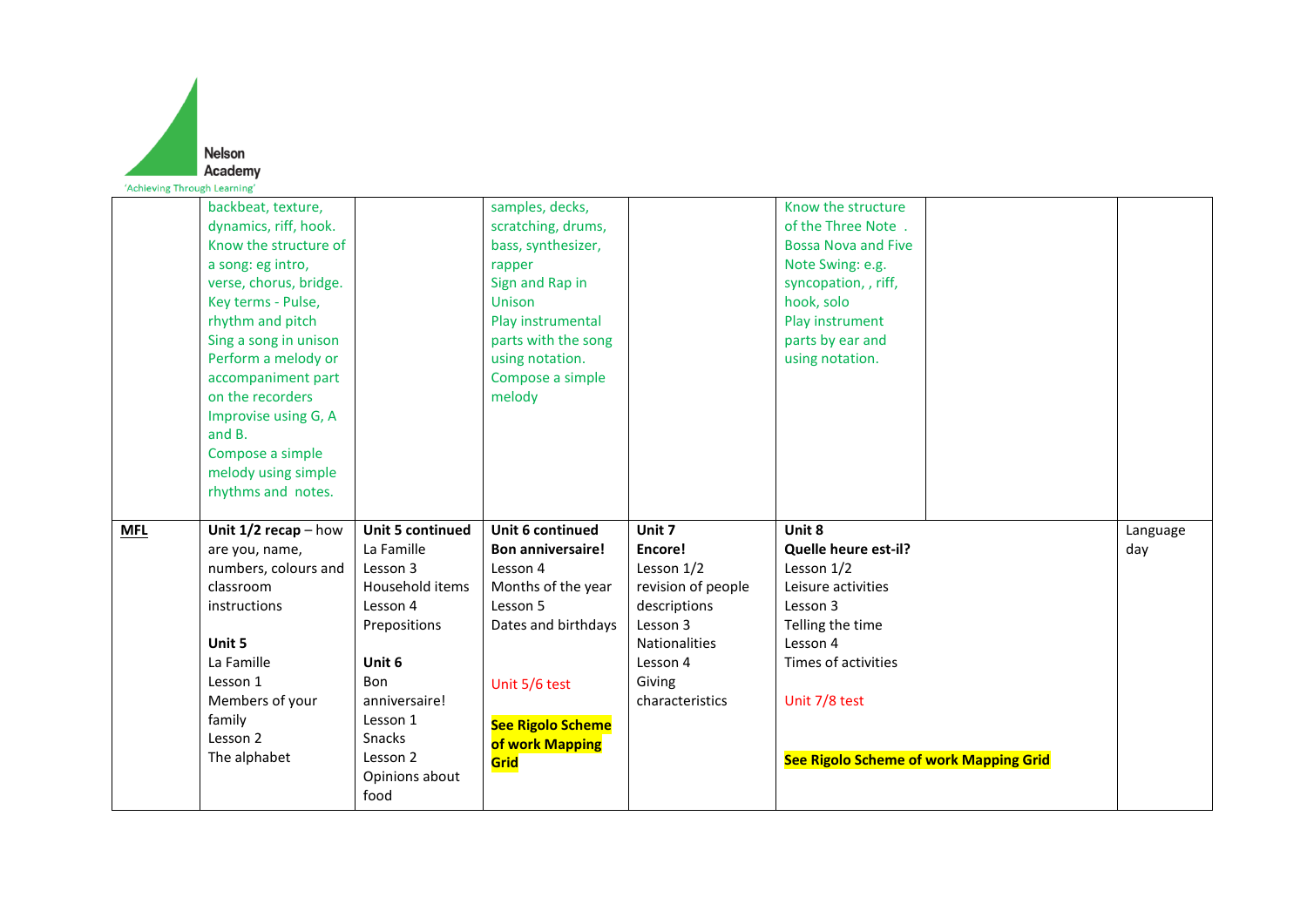

|                  | <b>See Rigolo Scheme of</b><br><b>work Mapping Grid</b> | Lesson 3<br>Numbers to 30<br><b>See Rigolo</b><br><b>Scheme of work</b><br><b>Mapping Grid</b> |                      | <b>See Rigolo Scheme</b><br>of work Mapping<br>Grid |                         |  |
|------------------|---------------------------------------------------------|------------------------------------------------------------------------------------------------|----------------------|-----------------------------------------------------|-------------------------|--|
| <b>Computing</b> | Computer systems                                        |                                                                                                | Programming          |                                                     | Creating media-         |  |
|                  | and networks                                            |                                                                                                |                      |                                                     | Video editing           |  |
|                  |                                                         |                                                                                                | <b>Knowledge:</b>    |                                                     |                         |  |
|                  | <b>Knowledge:</b>                                       |                                                                                                |                      |                                                     | <b>Knowledge:</b>       |  |
|                  |                                                         |                                                                                                | Pupils will use      |                                                     |                         |  |
|                  | Pupils will develop                                     |                                                                                                | physical computing   |                                                     | Pupils will be given    |  |
|                  | their understanding                                     |                                                                                                | to explore the       |                                                     | the opportunity to      |  |
|                  | of computer systems                                     |                                                                                                | concept of selection |                                                     | learn how to create     |  |
|                  | and how information                                     |                                                                                                | in programming       |                                                     | short videos in         |  |
|                  | is transferred                                          |                                                                                                | through the use of   |                                                     | groups. As they         |  |
|                  | between systems and                                     |                                                                                                | the Crumble          |                                                     | progress through        |  |
|                  | devices. They will                                      |                                                                                                | programming          |                                                     | this unit, they will be |  |
|                  | consider small-scale                                    |                                                                                                | environment. They    |                                                     | exposed to topic-       |  |
|                  | systems as well as                                      |                                                                                                | will be introduced   |                                                     | based language and      |  |
|                  | large-scale systems.                                    |                                                                                                | to a microcontroller |                                                     | develop the skills of   |  |
|                  | They will explain the                                   |                                                                                                | (Crumble controller) |                                                     | capturing, editing,     |  |
|                  | input, output, and                                      |                                                                                                | and learn how to     |                                                     | and manipulating        |  |
|                  | process aspects of a                                    |                                                                                                | connect and          |                                                     | video. Active           |  |
|                  | variety of different                                    |                                                                                                | program              |                                                     | learning is             |  |
|                  | real-world systems.                                     |                                                                                                | components           |                                                     | encouraged through      |  |
|                  | Pupils will also take                                   |                                                                                                | (including output    |                                                     | guided questions        |  |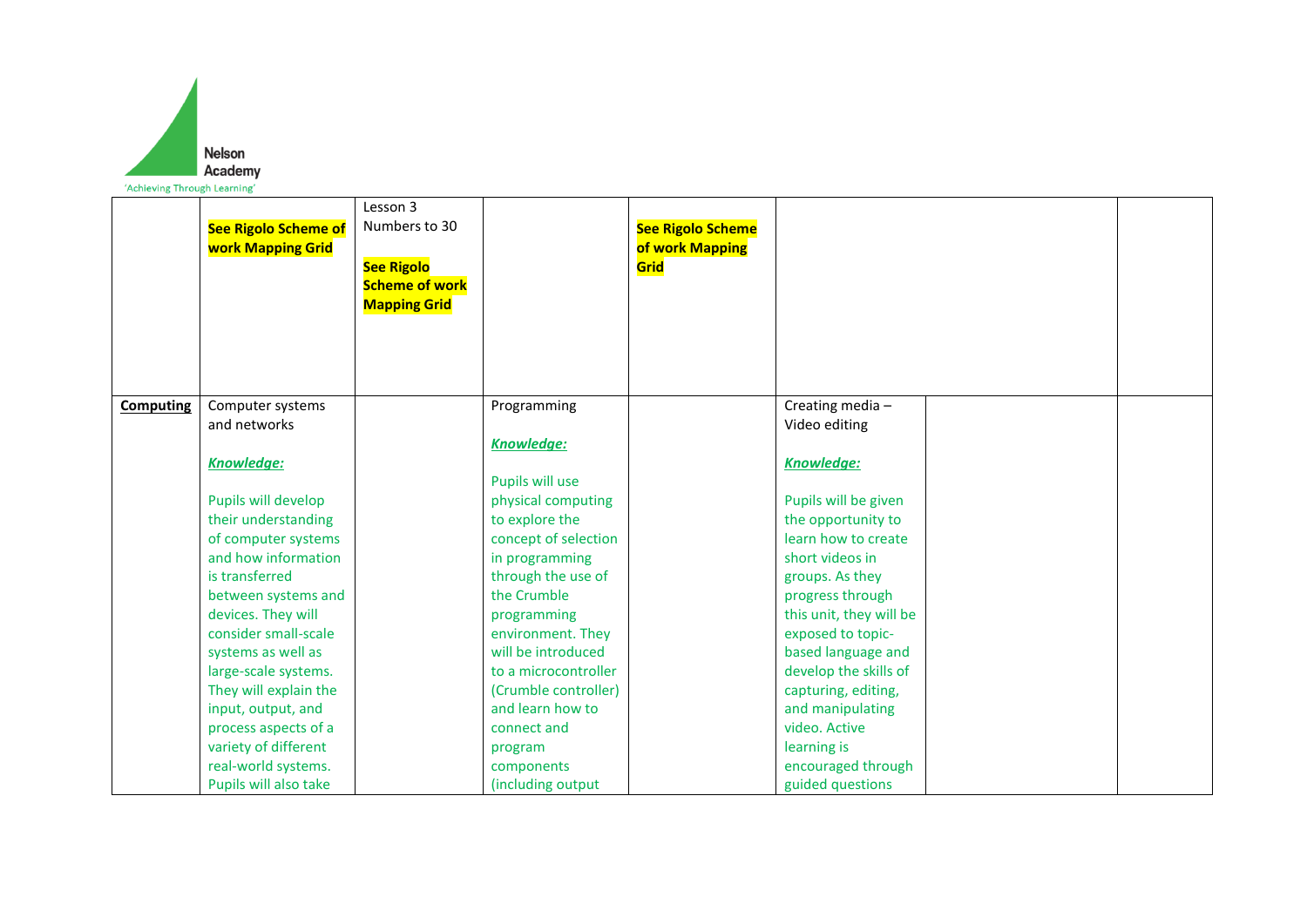|                              | <b>Nelson</b> |
|------------------------------|---------------|
|                              | Academy       |
| 'Achieving Through Learning' |               |

| part in a collaborative | devices-LEDs and      | and by working in     |  |
|-------------------------|-----------------------|-----------------------|--|
| online project with     | motors) through       | small groups to       |  |
| other class members     | the application of    | investigate the use   |  |
| and develop their       | their existing        | of devices and        |  |
| skills in working       | programming           | software. Pupils are  |  |
| together online.        | knowledge. Pupils     | guided with step-by-  |  |
|                         | are introduced to     | step support to take  |  |
|                         | conditions as a       | their idea from       |  |
|                         | means of              | conception to         |  |
|                         | controlling the flow  | completion. At the    |  |
|                         | of actions and        | conclusion of the     |  |
|                         | explore how these     | unit, children have   |  |
|                         | can be used in        | the opportunity to    |  |
|                         | algorithms and        | reflect on and assess |  |
|                         | programs through      | their progress in     |  |
|                         | the use of an input   | creating a video.     |  |
|                         | device (push          |                       |  |
|                         | switch). They make    |                       |  |
|                         | use of their          |                       |  |
|                         | knowledge of          |                       |  |
|                         | repetition and        |                       |  |
|                         | conditions when       |                       |  |
|                         | introduced to the     |                       |  |
|                         | concept of selection  |                       |  |
|                         | (through the if, then |                       |  |
|                         | structure) and write  |                       |  |
|                         | algorithms and        |                       |  |
|                         | programs that         |                       |  |
|                         | utilise this concept. |                       |  |
|                         | To conclude the       |                       |  |
|                         | unit, pupils design   |                       |  |
|                         | and make a working    |                       |  |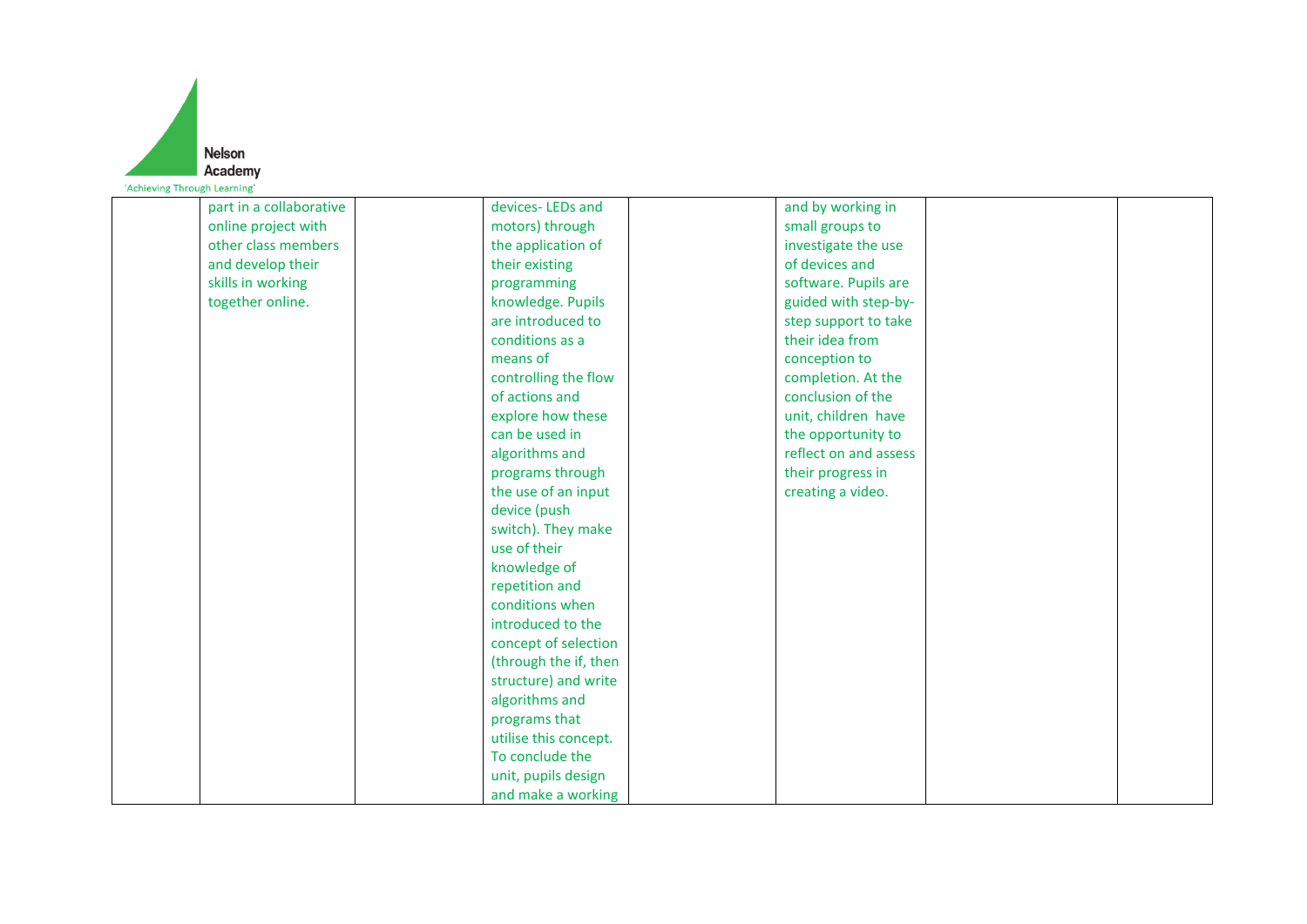

|    |                          |                                    | model of a                      |                       |                      |                            |           |
|----|--------------------------|------------------------------------|---------------------------------|-----------------------|----------------------|----------------------------|-----------|
|    |                          |                                    | fairground carousel             |                       |                      |                            |           |
|    |                          |                                    | that will                       |                       |                      |                            |           |
|    |                          |                                    | incorporate their               |                       |                      |                            |           |
|    |                          |                                    | understanding of                |                       |                      |                            |           |
|    |                          |                                    | how the                         |                       |                      |                            |           |
|    |                          |                                    | microcontroller and             |                       |                      |                            |           |
|    |                          |                                    | its components are              |                       |                      |                            |           |
|    |                          |                                    | connected and how               |                       |                      |                            |           |
|    |                          |                                    | selection can be                |                       |                      |                            |           |
|    |                          |                                    | used to control the             |                       |                      |                            |           |
|    |                          |                                    | operation of the                |                       |                      |                            |           |
|    |                          |                                    | model. Throughout               |                       |                      |                            |           |
|    |                          |                                    | this unit, pupils               |                       |                      |                            |           |
|    |                          |                                    | apply the stages of             |                       |                      |                            |           |
|    |                          |                                    | programming                     |                       |                      |                            |           |
|    |                          |                                    | design.                         |                       |                      |                            |           |
| PE | Cardio Drumming          | Dance                              | Gymnastics                      | Racket skills         | Athletics            | <b>OAA/Rounders</b>        | PE taster |
|    | Knowledge:               |                                    |                                 |                       |                      |                            | days      |
|    | Read and follow          | <b>Knowledge:</b>                  | <b>Knowledge:</b>               | Knowledge:            | <b>Knowledge:</b>    | <b>Knowledge:</b>          |           |
|    | symbols for              |                                    |                                 |                       |                      |                            |           |
|    | movements in a           | Learn different                    | Perform a range of              | Develop the skills of | Choose the best      | Use maps and compasses     |           |
|    | sequence.                | dance styles,                      | gymnastic floor                 | forehand or           | pace for running     | to orientate themselves    |           |
|    | <b>Build stamina and</b> | explaining the                     | routines with                   | backhand when         | over a variety of    | Adjusts plans and actions  |           |
|    | fitness.                 | patterns and                       | consistency, fluency            | playing racket        | distances            | depending on changing      |           |
|    | Move to music with       | forms of the                       | and clarity of                  |                       |                      | situations                 |           |
|    |                          |                                    |                                 | games, showing        | Use a range of       |                            |           |
|    | co-ordination.           | dance                              | movement                        | control when hitting  | throws accurately to | Able to work in a group to |           |
|    | Design own               | <b>Actions</b> are                 | Show body tension               | Show an               | hit a target over a  | plan actions to solve a    |           |
|    | sequences of             | controlled and                     | and extension and               | understanding of      | range of distances   | problem                    |           |
|    |                          |                                    |                                 | the rules and how     |                      |                            |           |
|    | movements.               | express emotions                   | good weight                     |                       | Combine running      |                            |           |
|    |                          | Show expression<br>in their dances | transference when<br>performing | this can be           | and jumping in       |                            |           |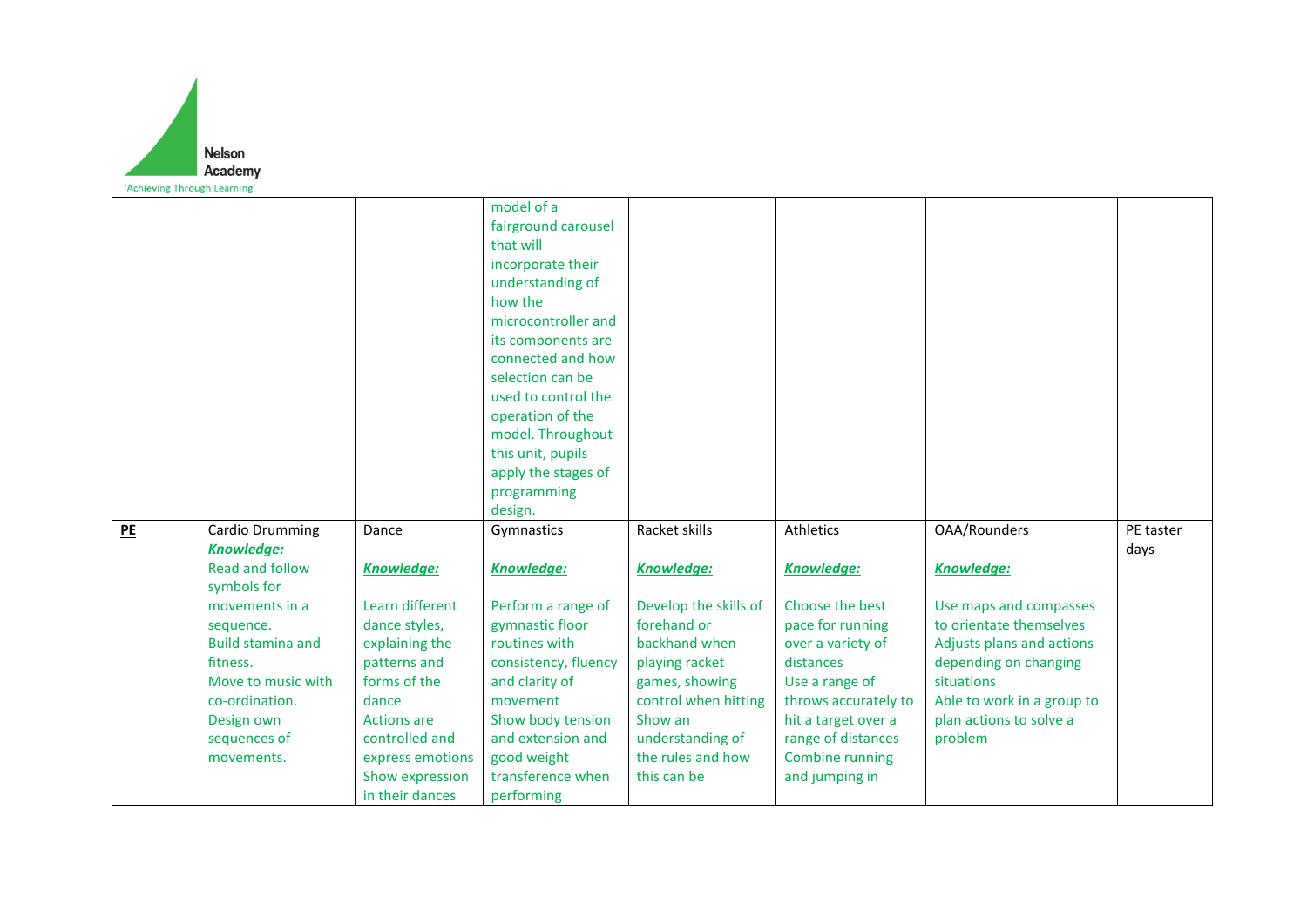

|           | <b>Ball skills</b><br><b>Knowledge:</b><br>Carefully select and<br>use a variety of<br>techniques to pass<br>Develop consistency<br>in their skills of<br>running, passing,<br>stopping, changing<br>direction through<br>practise and<br>repetition of the skills<br>Choose, use and vary<br>simple tactics for<br>attacking and<br>defending (e.g.<br>positioning)<br>Develop<br>sportsmanship play<br>and work well in a<br>team. | and sensitivity to<br>music.<br>Use appropriate<br>dance<br>terminology to<br>describe a dance.<br>Suggest ways to<br>develop their<br>technique and<br>composition | Can demonstrate<br>varied body<br>management<br>exercises from step<br>$2 - 3$ | developed to create<br>new mini games.                                                                                      | athletic activities<br>(long jump)                                                       |                                   |
|-----------|--------------------------------------------------------------------------------------------------------------------------------------------------------------------------------------------------------------------------------------------------------------------------------------------------------------------------------------------------------------------------------------------------------------------------------------|---------------------------------------------------------------------------------------------------------------------------------------------------------------------|--------------------------------------------------------------------------------|-----------------------------------------------------------------------------------------------------------------------------|------------------------------------------------------------------------------------------|-----------------------------------|
| <b>RE</b> | Judaism<br><b>Knowledge:</b><br>Describe and make<br>connections                                                                                                                                                                                                                                                                                                                                                                     | Christianity-<br>Is the Christmas<br>story true?<br><b>Knowledge:</b>                                                                                               | Sikhism- Are Sikh<br>stories important<br>today?<br>Knowledge:                 | Did God intend<br>Jesus to be crucified<br>and if so was Jesus<br>aware of this?<br>What is the best<br>way for a Christian | What is the best way<br>for a Sikh to show<br>commitment to<br>God?<br><b>Knowledge:</b> | Visitor from<br>Sikh<br>community |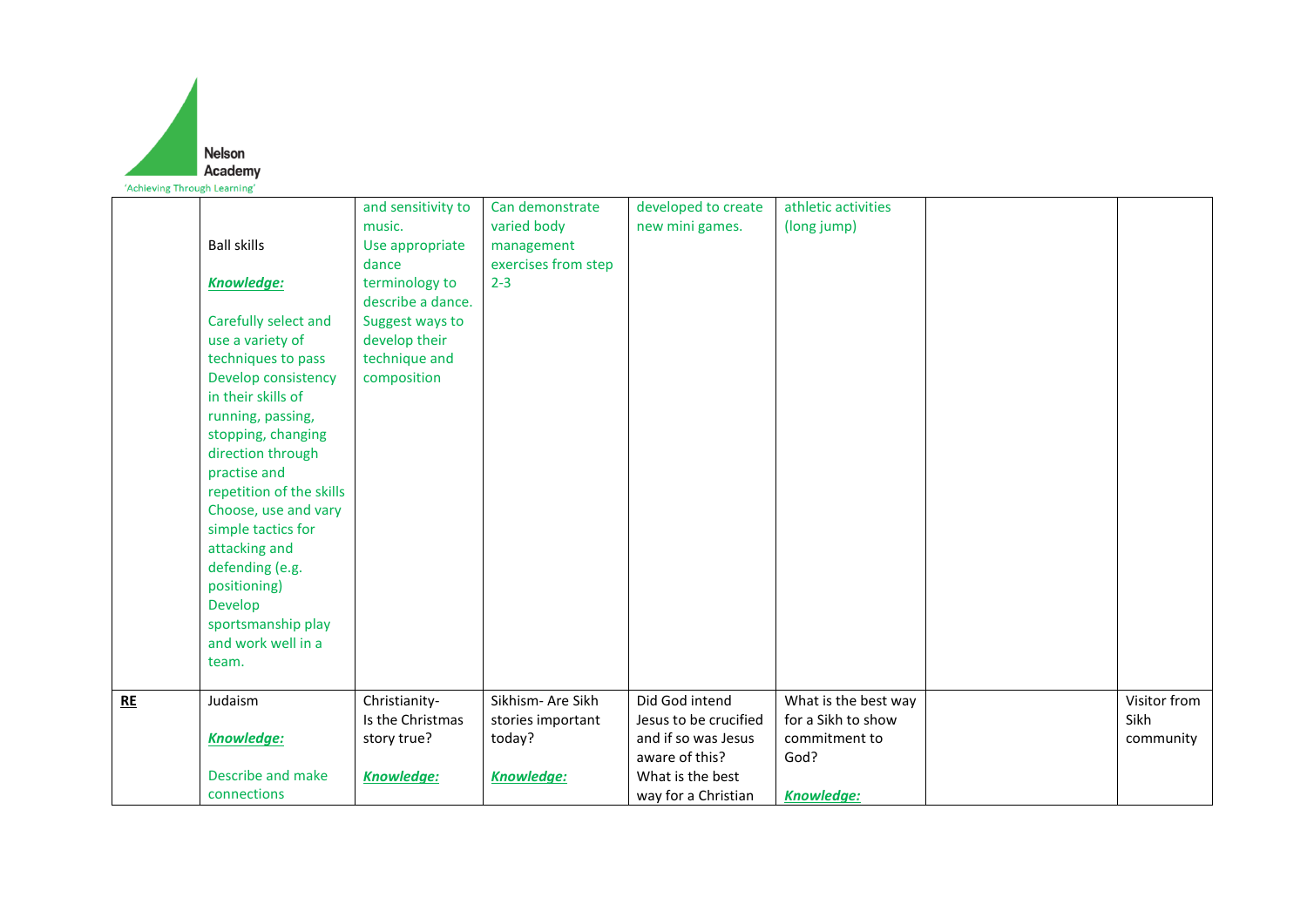

| between different        | Describe and       | <b>Explore and</b>   | to show              |                             |  |
|--------------------------|--------------------|----------------------|----------------------|-----------------------------|--|
| features of the          | make               | describe a range of  | commitment to        | Describe and make           |  |
| religions and            | connections        | beliefs, symbols and | God?                 | connections                 |  |
| worldviews they          | between            | actions so that they |                      | between different           |  |
| study, discovering       | different          | can understand       | <b>Knowledge:</b>    | features of the             |  |
| more about               | features of the    | different ways of    |                      | religions and               |  |
| celebrations,            | religions and      | life and ways of     | Describe and make    | worldviews they             |  |
| worship, pilgrimages     | worldviews they    | expressing           | connections          | study, discovering          |  |
| and the rituals which    | study,             | meaning.             | between different    | more about                  |  |
| mark important           | discovering        |                      | features of the      | celebrations,               |  |
| points in life, in order | more about         |                      | religions and        | worship,                    |  |
| to reflect on their      | celebrations,      |                      | worldviews they      | pilgrimages and the         |  |
| significance.            | worship,           |                      | study, discovering   | rituals which mark          |  |
| Observe and              | pilgrimages and    |                      | more about           | important                   |  |
| understand varied        | the rituals which  |                      | celebrations,        | points in life, in          |  |
| examples of religions    | mark important     |                      | worship,             | order to reflect on         |  |
| and worldviews so        | points in life, in |                      | pilgrimages and the  | their significance.         |  |
| that they can explain,   | order to reflect   |                      | rituals which mark   | <b>Explore and describe</b> |  |
| with reasons, their      | on their           |                      | important            | a range of beliefs,         |  |
| meanings and             | significance.      |                      | points in life, in   | symbols and actions         |  |
| significance to          | Describe and       |                      | order to reflect on  | so that they can            |  |
| individuals and          | understand links   |                      | their significance.  | understand different        |  |
| communities.             | between stories    |                      | Describe and         | ways of life and            |  |
|                          | and other          |                      | understand links     | ways of expressing          |  |
|                          | aspects of the     |                      | between stories and  | meaning.                    |  |
|                          | communities        |                      | other aspects of the | Observe and                 |  |
|                          | they are           |                      | communities they     | understand varied           |  |
|                          | investigating,     |                      | are investigating,   | examples of                 |  |
|                          | responding         |                      | responding           | religions and               |  |
|                          | thoughtfully to a  |                      | thoughtfully to a    | worldviews so that          |  |
|                          | range of sources   |                      | range of sources of  | they can explain,           |  |
|                          | of wisdom and to   |                      | wisdom and to        | with reasons, their         |  |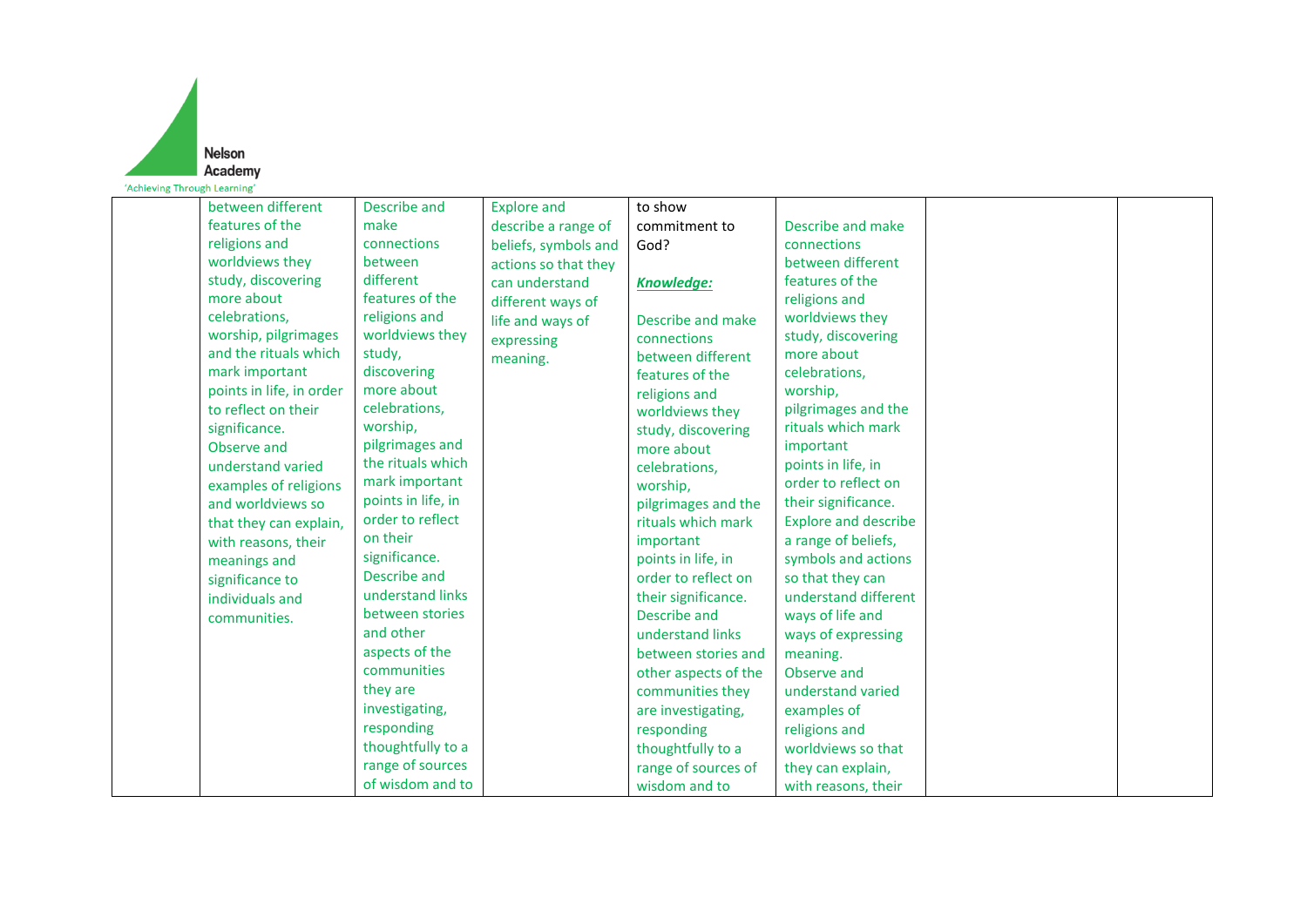

| beliefs and     | beliefs and          | meanings and          |  |
|-----------------|----------------------|-----------------------|--|
| teachings that  | teachings that arise | significance to       |  |
| arise from them | from them in         | individuals and       |  |
| in different    | different            | communities.          |  |
| communities.    | communities.         | Observe and           |  |
|                 |                      | consider different    |  |
|                 |                      | dimensions            |  |
|                 |                      | of religion, so that  |  |
|                 |                      | they can explore      |  |
|                 |                      | and show              |  |
|                 |                      | understanding of      |  |
|                 |                      | similarities and      |  |
|                 |                      | differences within    |  |
|                 |                      | and between           |  |
|                 |                      | different religions   |  |
|                 |                      | and worldviews.       |  |
|                 |                      | Discuss and present   |  |
|                 |                      | thoughtfully their    |  |
|                 |                      | own and others'       |  |
|                 |                      | views on challenging  |  |
|                 |                      | questions about       |  |
|                 |                      | belonging, meaning,   |  |
|                 |                      | purpose and truth,    |  |
|                 |                      | applying ideas of     |  |
|                 |                      | their own in          |  |
|                 |                      | different forms       |  |
|                 |                      | including (e.g.)      |  |
|                 |                      | reasoning, music, art |  |
|                 |                      | and poetry.           |  |
|                 |                      | Discuss and apply     |  |
|                 |                      | their own and         |  |
|                 |                      | others' ideas about   |  |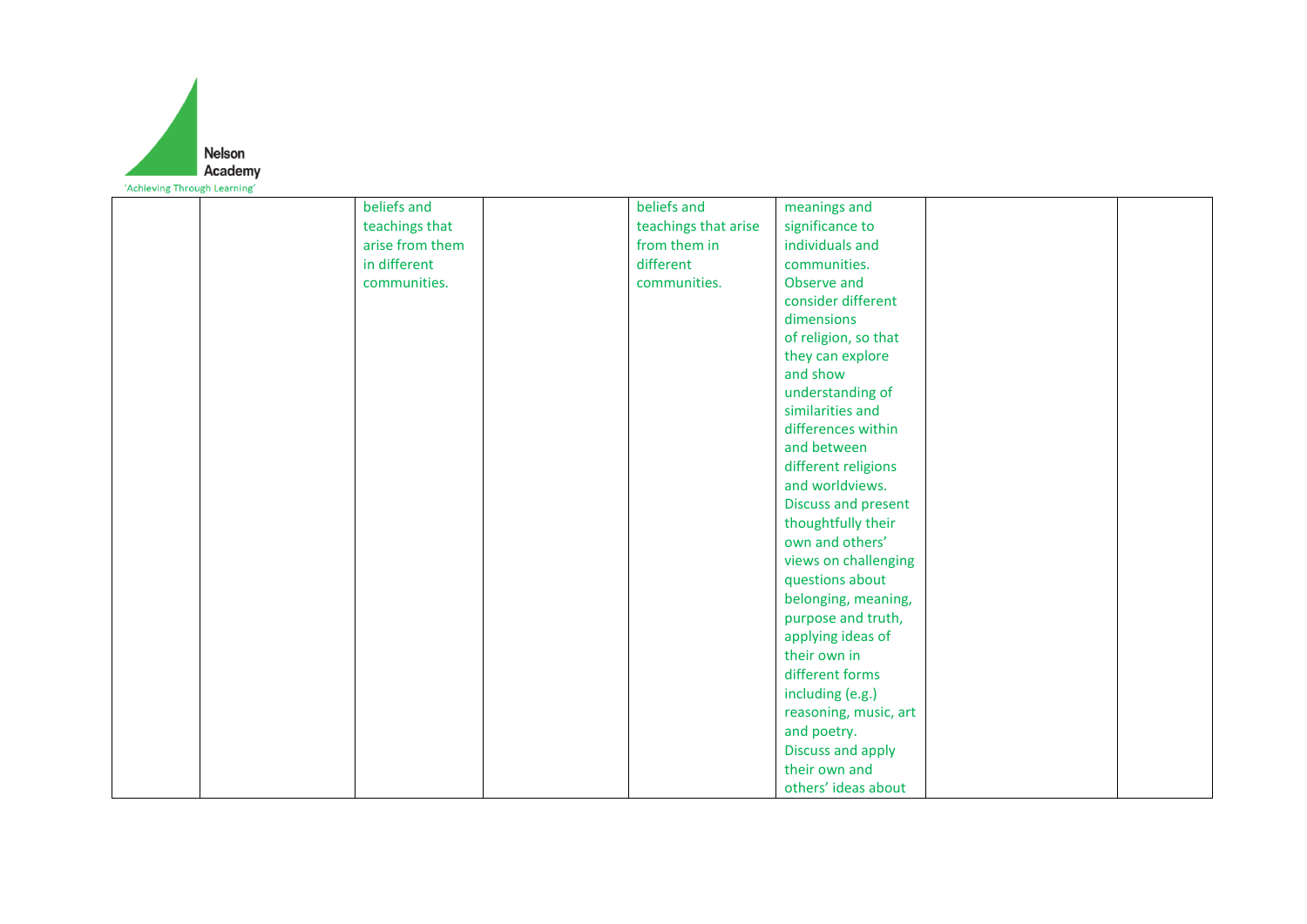

|             |                                     |                             |                                    |                                            | ethical questions,<br>including ideas<br>about what is right<br>and wrong and what<br>is just and fair, and<br>express their own<br>ideas clearly in<br>response. |                                       |  |
|-------------|-------------------------------------|-----------------------------|------------------------------------|--------------------------------------------|-------------------------------------------------------------------------------------------------------------------------------------------------------------------|---------------------------------------|--|
| <b>RSHE</b> | Asking for Help                     | My beliefs                  | My relationships                   | My rights and<br>responsibilities Y4       | My body Y4 and 5<br>objectives                                                                                                                                    | My body Year Y4 and Y5<br>objectives  |  |
|             | <b>Skill Builders</b>               |                             | <b>Skill Builders</b>              | and 5 objectives                           |                                                                                                                                                                   |                                       |  |
|             | <b>Knowledge:</b>                   | <b>Skill Builders</b>       | <b>Knowledge:</b>                  | <b>Skill Builders</b>                      | <b>Skill Builders</b>                                                                                                                                             | <b>Skill Builders</b>                 |  |
|             |                                     | <b>Knowledge:</b>           |                                    |                                            | <b>Knowledge:</b>                                                                                                                                                 | <b>Knowledge:</b>                     |  |
|             | By the end of the unit              |                             | By the end of the                  | <b>Knowledge:</b>                          |                                                                                                                                                                   |                                       |  |
|             | pupils:                             | By the end of the           | unit pupils:                       |                                            | By the end of the                                                                                                                                                 | By the end of the unit                |  |
|             | <b>Pupils have</b>                  | unit pupils:                | Can identify healthy               | By the end of the                          | unit pupils:                                                                                                                                                      | pupils:                               |  |
|             | Consider how to                     | Know the correct            | relationships and                  | unit pupils:                               |                                                                                                                                                                   | Can anticipate how their              |  |
|             | Manage accidental                   | terms associated            | recognise                          | Know marriage is a                         | Can reflect on how                                                                                                                                                | body may change as they               |  |
|             | exposure to explicit<br>images, and | with gender<br>identity and | the skills to                      | commitment                                 | their body has<br>changed and                                                                                                                                     | approach and move<br>through puberty. |  |
|             | upsetting                           | sexual                      | manage and                         | freely entered into<br>by both people, and | anticipate body                                                                                                                                                   |                                       |  |
|             | online material,                    | orientation, and            | maintain healthy<br>relationships. | that no one should                         | changes,                                                                                                                                                          |                                       |  |
|             | including who to talk               | the                         |                                    | marry if they don't                        | understanding that                                                                                                                                                |                                       |  |
|             | about what they have                | unacceptability             |                                    | absolutely want to                         | some are related to                                                                                                                                               |                                       |  |
|             | seen.                               | of homophobic               |                                    | or are not making                          | puberty;                                                                                                                                                          |                                       |  |
|             |                                     | and transphobic             |                                    | the decision freely                        |                                                                                                                                                                   |                                       |  |
|             |                                     | bullying.                   |                                    | for themselves;                            |                                                                                                                                                                   |                                       |  |